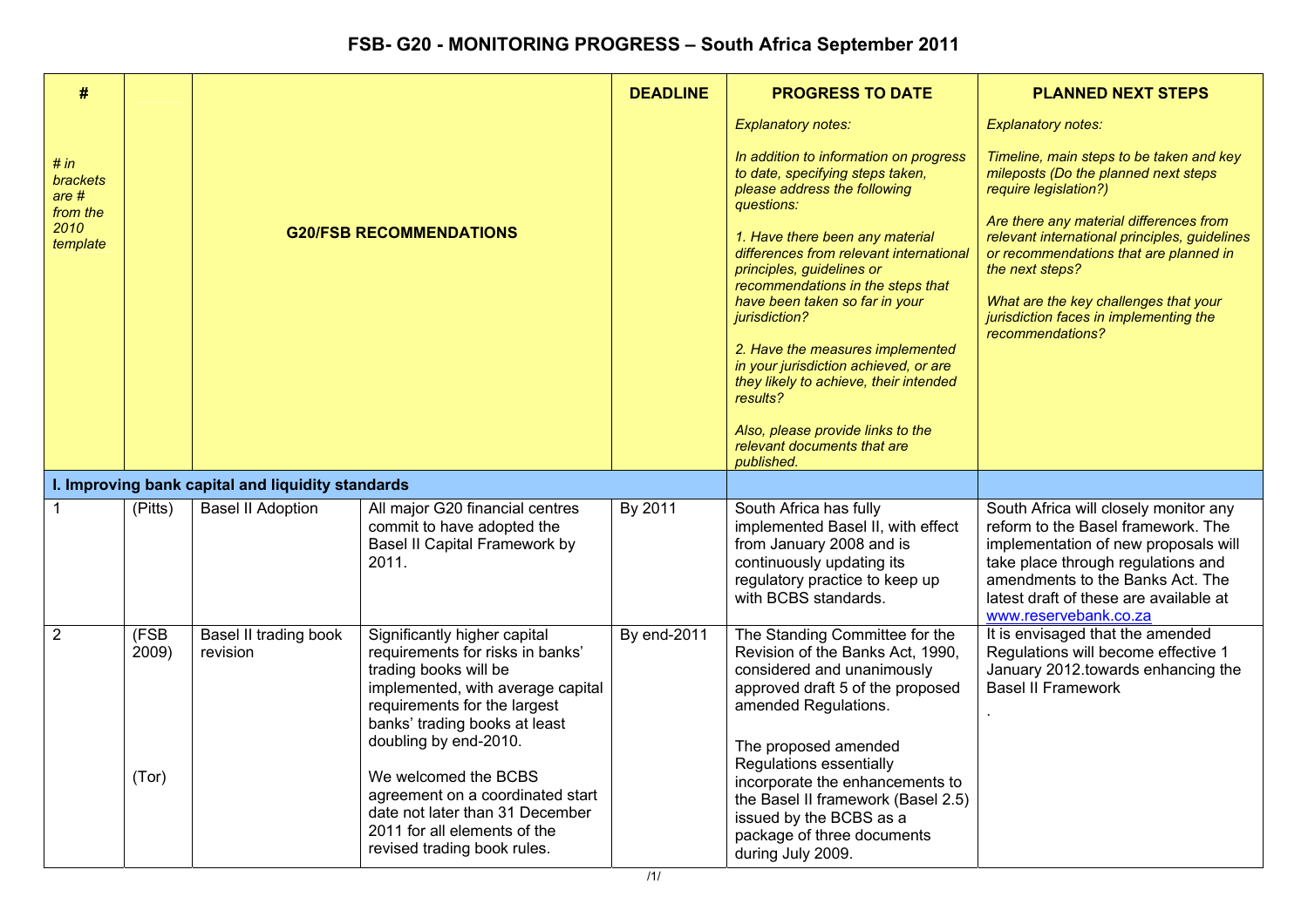| 3(5, 6,<br>8)     | (Seoul)       | Adoption and<br>implementation of<br>international rules to<br>improve bank capital<br>and liquidity<br>standards (Basel III);<br>including leverage<br>ratios<br>(Note) Please explain<br>developments in i)<br>capital standards, ii)<br>liquidity standards<br>and iii) leverage<br>ratios respectively. | We are committed to adopt and<br>implement fully these standards<br>(Basel III) within the agreed<br>timeframe that is consistent with<br>economic recovery financial<br>stability. The new framework will<br>be translated into our national<br>laws and regulations, and will be<br>implemented starting on January<br>1, 2013 and fully phased in by<br>January 1, 2019. | January 1,<br>2013 and fully<br>phased in by<br>January 1,<br>2019. |                                                                                                                                                                                                                                                                                                                                                                                                                                                                                                                                                                                                                 |                                                                                                                                                                                                                                                                                                                                                                                                     |
|-------------------|---------------|-------------------------------------------------------------------------------------------------------------------------------------------------------------------------------------------------------------------------------------------------------------------------------------------------------------|-----------------------------------------------------------------------------------------------------------------------------------------------------------------------------------------------------------------------------------------------------------------------------------------------------------------------------------------------------------------------------|---------------------------------------------------------------------|-----------------------------------------------------------------------------------------------------------------------------------------------------------------------------------------------------------------------------------------------------------------------------------------------------------------------------------------------------------------------------------------------------------------------------------------------------------------------------------------------------------------------------------------------------------------------------------------------------------------|-----------------------------------------------------------------------------------------------------------------------------------------------------------------------------------------------------------------------------------------------------------------------------------------------------------------------------------------------------------------------------------------------------|
| 4(4, 7,<br>9, 48) | (WAP)         | Strengthening<br>supervision and<br>guidelines on banks'<br>risk management<br>practices                                                                                                                                                                                                                    | Regulators should develop<br>enhanced guidance to strengthen<br>banks' risk management<br>practices, in line with international<br>best practices, and should<br>encourage financial firms to re-<br>examine their internal controls<br>and implement strengthened<br>policies for sound risk<br>management.                                                                | On-going                                                            | South Africa engages with banks<br>on an ongoing basis to ensure<br>that their risk management<br>practices are in line with<br>international best practice and of<br>the highest standard. It is our<br>opinion that one of the key<br>reasons SA avoided the worst of<br>the global financial crisis was due<br>to sound risk management on the<br>part of the banks, which had been<br>substantially improved following a<br>domestic banking crisis. South<br>Africa has fully implemented the<br>BCBS's 25 Core Principles for<br><b>Effective Banking Supervision as</b><br>well as the Basel 2 framework | South Africa is continuously monitoring<br>compliance.                                                                                                                                                                                                                                                                                                                                              |
|                   | (FSF<br>2009) | <b>Basel II-Pillar 2</b><br>enhancement                                                                                                                                                                                                                                                                     | 1.4 Supervisors should use the<br><b>BCBS</b> enhanced stress testing<br>practices as a critical part of the<br>Pillar 2 supervisory review<br>process to validate the adequacy<br>of banks' capital buffers above<br>the minimum regulatory capital<br>requirement.                                                                                                        | End-2009 and<br>On-going                                            | South Africa requires banks to<br>undertake regular stress tests. In<br>addition, following upon the<br>recent top down stress testing<br>exercise undertaken as part of<br>the 2008 FSAP review, the Bank<br>supervision department of the<br>central bank is developing<br>common stress scenarios to be<br>sent to banks and which are to be                                                                                                                                                                                                                                                                 | Thematic stress testing reviews,<br>culminating with the benchmarking of<br>each banking group's practices<br>against the BCBS 2009 publication<br>setting out principles for sound stress<br>testing were undertaken at the major<br>banking institutions during the current<br>year. The thematic reviews include a<br>demonstration of how the results of<br>such stress tests have been used to |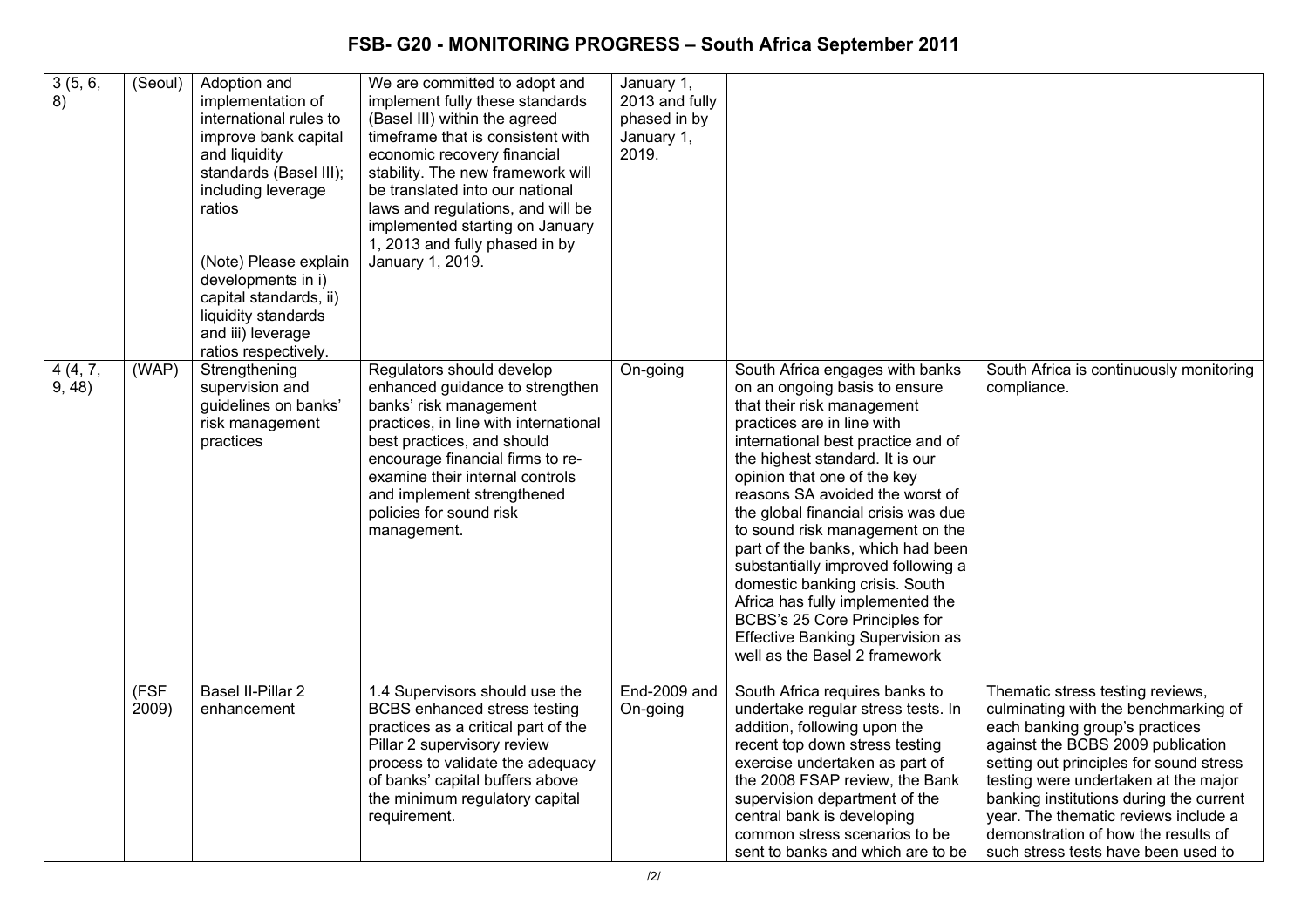|       |               |                                                                       |                                                                                                                                                                                                                                                                                                                                               |         | applied to their portfolios.                                                                                                                                                                                                                                                                                                                                                                                                                                                                                                                                                                                          | determine the capital buffer.                                                                                                                                                                       |
|-------|---------------|-----------------------------------------------------------------------|-----------------------------------------------------------------------------------------------------------------------------------------------------------------------------------------------------------------------------------------------------------------------------------------------------------------------------------------------|---------|-----------------------------------------------------------------------------------------------------------------------------------------------------------------------------------------------------------------------------------------------------------------------------------------------------------------------------------------------------------------------------------------------------------------------------------------------------------------------------------------------------------------------------------------------------------------------------------------------------------------------|-----------------------------------------------------------------------------------------------------------------------------------------------------------------------------------------------------|
|       | (FSF<br>2008) | Monitoring of banks'<br>implementation of the<br>updated guidance     | II.10 National supervisors should<br>closely check banks'<br>implementation of the updated<br>guidance on the management<br>and supervision of liquidity as part<br>of their regular supervision. If<br>banks' implementation of the<br>guidance is inadequate,<br>supervisors will take more<br>prescriptive action to improve<br>practices. |         | All banks share their liquidity<br>plans with the supervisor. This<br>topic was the subject of the 2009<br>annual meetings between the<br>boards of directors of banks and<br>banking groups with the bank<br>regulators where banks are<br>required to demonstrate how they<br>comply with the September 2008<br>Basel committee publication<br>setting out Principles for Sound<br>Liquidity Risk Management.<br>Banks liquidity contingency plans<br>are regularly reviewed by the<br>Bank Supervisors and this also<br>forms part of the Stress testing<br>thematic reviews which were<br>conducted through 2009. | Monitoring of compliance is ongoing.<br>A review of liquidity risks is being<br>undertaken by a joint task team<br>comprising the Treasury, Bank<br>Supervisor and financial services<br>regulator. |
|       | (FSB<br>2009) |                                                                       | Regulators and supervisors in<br>emerging markets will enhance<br>their supervision of banks'<br>operation in foreign currency<br>funding markets.                                                                                                                                                                                            |         | Exposure of the banking system<br>to foreign currency funding is<br>strictly regulated and there is a<br>constraint on banks' net open<br>positions equal to not more than<br>10 per cent of their regulatory<br>capital In practice, banks' NOP<br>positions are well below this limit.                                                                                                                                                                                                                                                                                                                              | Monitoring of compliance is ongoing.                                                                                                                                                                |
|       |               |                                                                       | II. Addressing systemically important financial institutions (SIFIs)                                                                                                                                                                                                                                                                          |         |                                                                                                                                                                                                                                                                                                                                                                                                                                                                                                                                                                                                                       |                                                                                                                                                                                                     |
| 5(19) | (Pitts)       | Consistent.<br>consolidated<br>supervision and<br>regulation of SIFIs | All firms whose failure could pose<br>a risk to financial stability must be<br>subject to consistent,<br>consolidated supervision and<br>regulation with high standards.                                                                                                                                                                      | Ongoing | As part of risk management,<br>South African regulators are<br>enlarging the scope of regulation<br>to take into account the systemic<br>risks. The move towards a twin<br>peaks approach to financial<br>regulation (outlined in our<br>document A safer financial sector<br>to serve South Africa better) has<br>also set out a range of proposals<br>to broaden the scope of<br>regulation appropriately.                                                                                                                                                                                                          | On-going monitoring of international<br>developments of appropriate<br>standards of measurement.                                                                                                    |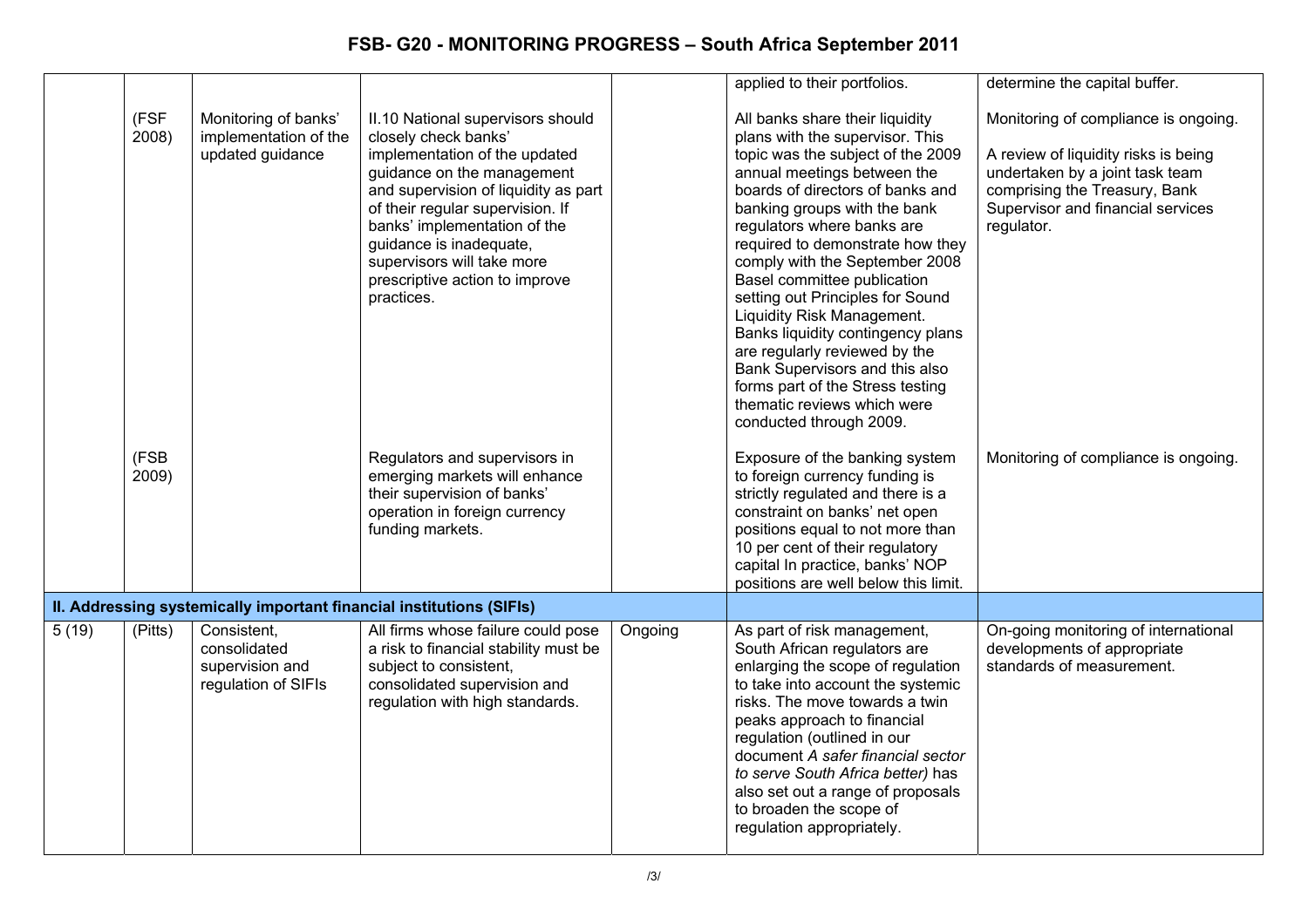| 6(43,<br>44) | (Pitts) | Mandatory<br>international recovery<br>and resolution<br>planning for G-SIFIs | Systemically important financial<br>firms should develop<br>internationally-consistent firm-<br>specific contingency and<br>resolution plans. Our authorities<br>should establish crisis<br>management groups for the major<br>cross-border firms and a legal<br>framework for crisis intervention<br>as well as improve information                                                             | End-2010 (for<br>setting up<br>crisis<br>management<br>groups) | Awaiting finalisation of guidance<br>from the Financial Stability Board                                                                                                                                                                                      | On-going                                                                                                                                                                                                                                           |
|--------------|---------|-------------------------------------------------------------------------------|--------------------------------------------------------------------------------------------------------------------------------------------------------------------------------------------------------------------------------------------------------------------------------------------------------------------------------------------------------------------------------------------------|----------------------------------------------------------------|--------------------------------------------------------------------------------------------------------------------------------------------------------------------------------------------------------------------------------------------------------------|----------------------------------------------------------------------------------------------------------------------------------------------------------------------------------------------------------------------------------------------------|
|              | (Seoul) |                                                                               | sharing in times of stress.<br>We agreed that G-SIFIs should<br>be subject to a sustained process<br>of mandatory international<br>recovery and resolution planning.<br>We agreed to conduct rigorous<br>risk assessment on G-SIFIs<br>through international supervisory<br>colleges and negotiate institution-<br>specific crisis cooperation<br>agreements within crisis<br>management groups. | Ongoing                                                        | South Africa does not have any<br>G-SIFIs in its jurisdiction.<br>However, where appropriate we<br>will apply the principles of<br>resolution of SIFI's to our national<br>systemically financial institutions,<br>once finalised and adopted by the<br>G20. | Crisis management (including cross-<br>border crisis management) has been<br>reviewed as part of a World Bank-<br>sponsored study. The Treasury and<br>the Reserve Bank have created a<br>high-level task team to improve<br>contingency planning. |
|              | (Lon)   |                                                                               | To implement the FSF principles<br>for cross-border crisis<br>management immediately. Home<br>authorities of each major financial<br>institution should ensure that the<br>group of authorities with a<br>common interest in that financial<br>institution meets at least annually.                                                                                                              |                                                                | South Africa is in the process of<br>strengthening its resolution<br>regime. This process is an<br>integral part of the reforms that<br>are currently taking place in South<br>Africa's regulatory framework<br>towards a twin peaks model.                  |                                                                                                                                                                                                                                                    |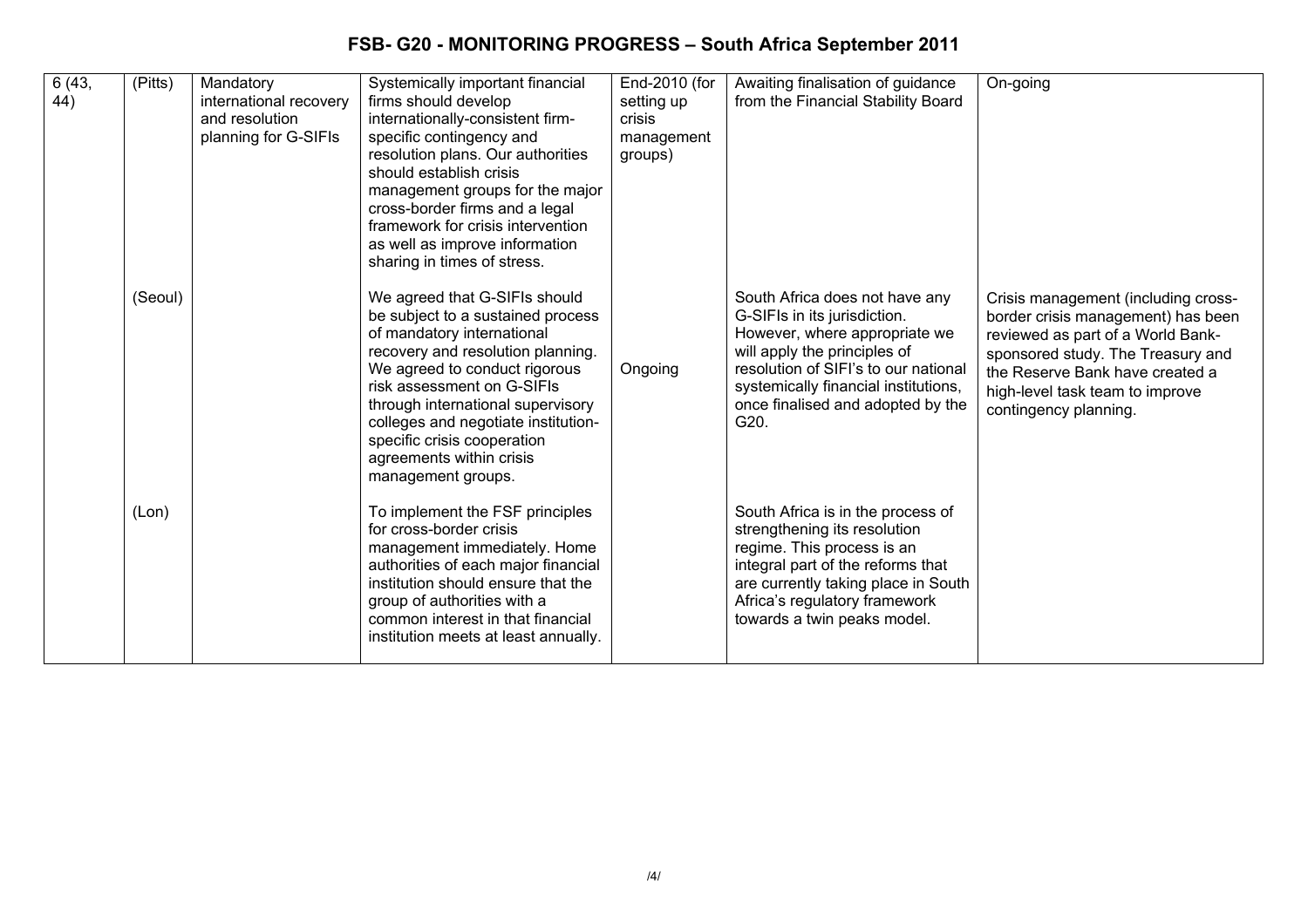| 7(45) | (Seoul)       | Implementation of<br><b>BCBS</b><br>recommendations on<br>the cross-border<br>bank resolution | We reaffirmed our Toronto<br>commitment to national-level<br>implementation of the BCBS's<br>cross-border resolution<br>recommendations.                                                                                                                                                  | Ongoing                                                              | Legislative changes may be<br>required to bank insolvency and<br>the South African Reserve Bank<br>Act.                                                                                                             | On-going                                                              |
|-------|---------------|-----------------------------------------------------------------------------------------------|-------------------------------------------------------------------------------------------------------------------------------------------------------------------------------------------------------------------------------------------------------------------------------------------|----------------------------------------------------------------------|---------------------------------------------------------------------------------------------------------------------------------------------------------------------------------------------------------------------|-----------------------------------------------------------------------|
|       | (Tor)         |                                                                                               | We endorsed and have<br>committed to implement our<br>domestic resolution powers and<br>tools in a manner that preserves<br>financial stability and are<br>committed to implement the ten<br>key recommendations on cross-<br>border bank resolution issued by<br>the BCBS in March 2010. |                                                                      |                                                                                                                                                                                                                     |                                                                       |
|       | (WAP)         |                                                                                               | National and regional authorities<br>should review resolution regimes<br>and bankruptcy laws in light of<br>recent experience to ensure that<br>they permit an orderly wind-down<br>of large complex cross-border<br>financial institutions.                                              |                                                                      |                                                                                                                                                                                                                     |                                                                       |
|       | (FSF<br>2008) |                                                                                               | VI.6 Domestically, authorities<br>need to review and, where<br>needed, strengthen legal powers<br>and clarify the division of<br>responsibilities of different<br>national authorities for dealing<br>with weak and failing banks.                                                        |                                                                      |                                                                                                                                                                                                                     |                                                                       |
| 8(41) | (Lon)         | <b>Supervisory colleges</b>                                                                   | To establish the remaining<br>supervisory colleges for<br>significant cross-border firms by<br>June 2009.                                                                                                                                                                                 | <b>June 2009</b><br>(for<br>establishing<br>supervisory<br>colleges) | A supervisory college involving<br>African supervisors was held in<br>2007 and 2009. South Africa has<br>a number of institution specific<br>bilateral meetings with regulators<br>of countries where South African | South Africa is closely monitoring any<br>international developments  |
|       | (Seoul)       |                                                                                               | We agreed to conduct rigorous<br>risk assessment on these firms<br>through international supervisory<br>colleges                                                                                                                                                                          | Ongoing                                                              | banks have a presence and vice<br>versa.                                                                                                                                                                            |                                                                       |
| 9(42) | (FSF<br>2008) | Supervisory<br>exchange of<br>information and                                                 | V.7 To quicken supervisory<br>responsiveness to developments<br>that have a common effect across                                                                                                                                                                                          | Ongoing                                                              | South Africa fully cooperates with<br>all international initiatives on<br>coordination through the Financial                                                                                                        | South Africa is closely monitoring any<br>international developments. |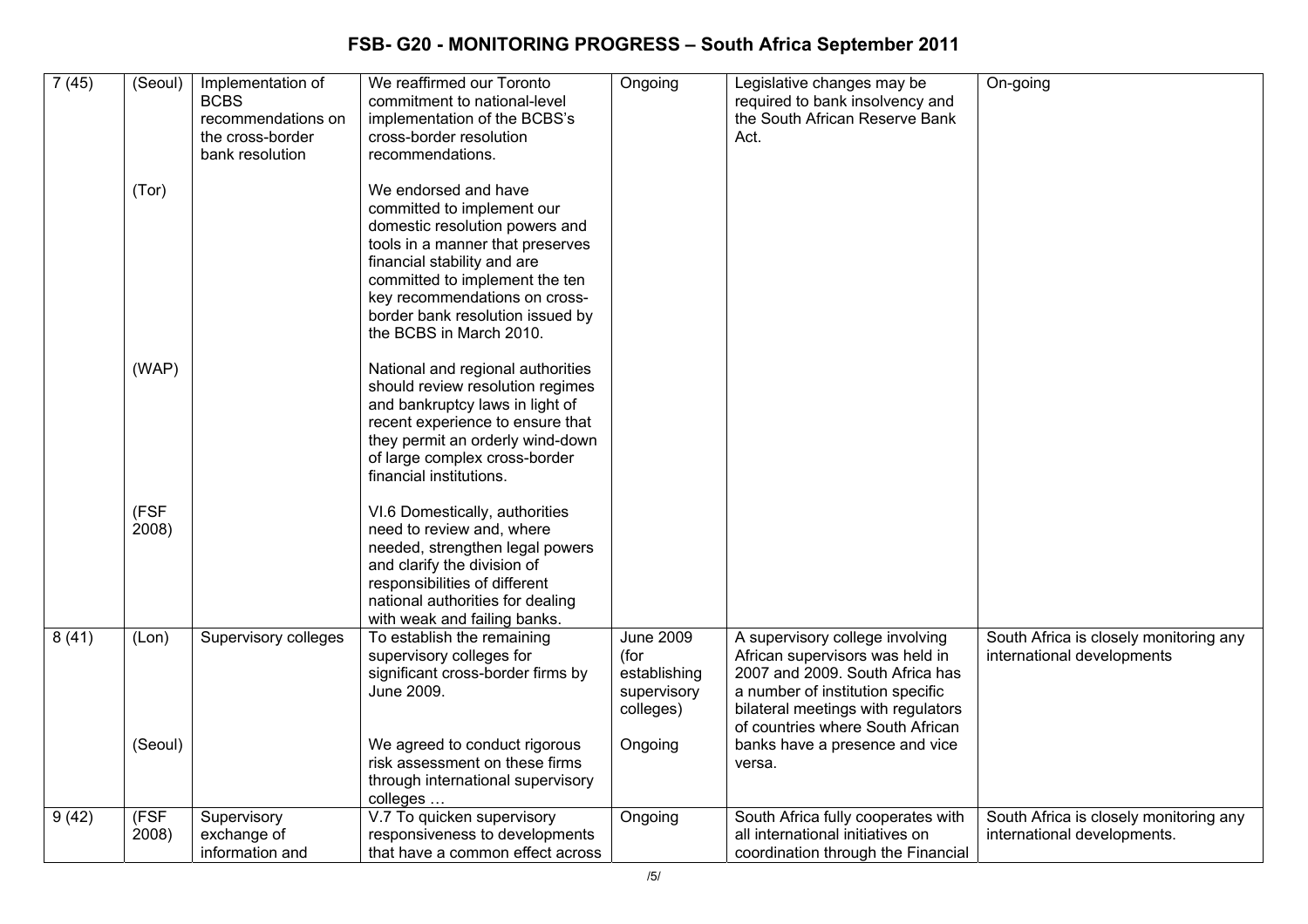|          |               | coordination                                                                                 | a number of institutions,<br>supervisory exchange of<br>information and coordination in<br>the development of best practice<br>benchmarks should be improved<br>at both national and international<br>levels.                                                                                   |         | Stability Board and IOSCO.<br>IOSCO has formed a task group<br>mandated to look specifically into<br>the issue of supervisory<br>cooperation by securities<br>regulators. The South African<br>non-bank regulator has also<br>concluded MOUs with other<br>domestic regulators for the<br>exchange of information and the<br>enhancement of cooperation<br>between regulators.                                                                                                                            |                                                                                                                                                                                                                                               |
|----------|---------------|----------------------------------------------------------------------------------------------|-------------------------------------------------------------------------------------------------------------------------------------------------------------------------------------------------------------------------------------------------------------------------------------------------|---------|-----------------------------------------------------------------------------------------------------------------------------------------------------------------------------------------------------------------------------------------------------------------------------------------------------------------------------------------------------------------------------------------------------------------------------------------------------------------------------------------------------------|-----------------------------------------------------------------------------------------------------------------------------------------------------------------------------------------------------------------------------------------------|
| 10 (New) | (Seoul)       | More effective<br>oversight and<br>supervision                                               | We agreed that supervisors<br>should have strong and<br>unambiguous mandates,<br>sufficient independence to act,<br>appropriate resources, and a full<br>suite of tools and powers to<br>proactively identify and address<br>risks, including regular stress<br>testing and early intervention. | Ongoing | <b>IOSCO</b> has recently revised its<br>Principles for Securities regulation<br>to provide for, amongst others,<br>the effectiveness of regulatory<br>oversight and supervision and the<br>involvement of securities<br>regulators in systemic risk<br>monitoring, management and<br>mitigation. The IOSCO<br>Methodology for assessment of<br>implementation of these principles<br>is being developed by IOSCO<br>and South Africa is monitoring the<br>developments to ensure<br>compliance herewith. | Discussion document will be released<br>on expanding the scope of regulation.                                                                                                                                                                 |
| system   |               |                                                                                              | III. Extending the regulatory perimeter to entities/activities that pose risks to the financial                                                                                                                                                                                                 |         |                                                                                                                                                                                                                                                                                                                                                                                                                                                                                                           |                                                                                                                                                                                                                                               |
| 11(27)   | (Lon)         | Review of the<br>boundaries of the<br>regulatory framework                                   | We will each review and adapt<br>the boundaries of the regulatory<br>framework to keep pace with<br>developments in the financial<br>system and promote good<br>practices and consistent<br>approaches at an international<br>level.                                                            | Ongoing | South Africa has formed an<br>interagency working group to<br>review the current scope of<br>regulation. As part of its mandate,<br>this working group will consider<br>these risks and propose changes<br>to regulations.                                                                                                                                                                                                                                                                                | The South African Financial Services<br>Board is currently involved in this<br>process in reviewing and amending<br>the Securities Services Act, 2004 to<br>create a new draft Financial Markets<br>Bill.                                     |
| 12(30)   | (FSF<br>2008) | Supervisory<br>resources and<br>expertise to oversee<br>the risks of financial<br>innovation | V.1 Supervisors should see that<br>they have the requisite resources<br>and expertise to oversee the risks<br>associated with financial<br>innovation and to ensure that<br>firms they supervise have the                                                                                       | Ongoing | In the banking system, adequate<br>steps have been taken by the<br><b>Banking Supervision department</b><br>to ensure the adequacy of<br>resources so as to be able to<br>understand the risks arising as a                                                                                                                                                                                                                                                                                               | South Africa has formed an<br>interagency working group to review<br>the current scope of regulation. As part<br>of its mandate, this working group will<br>consider the risks posed from financial<br>innovation to different regulators and |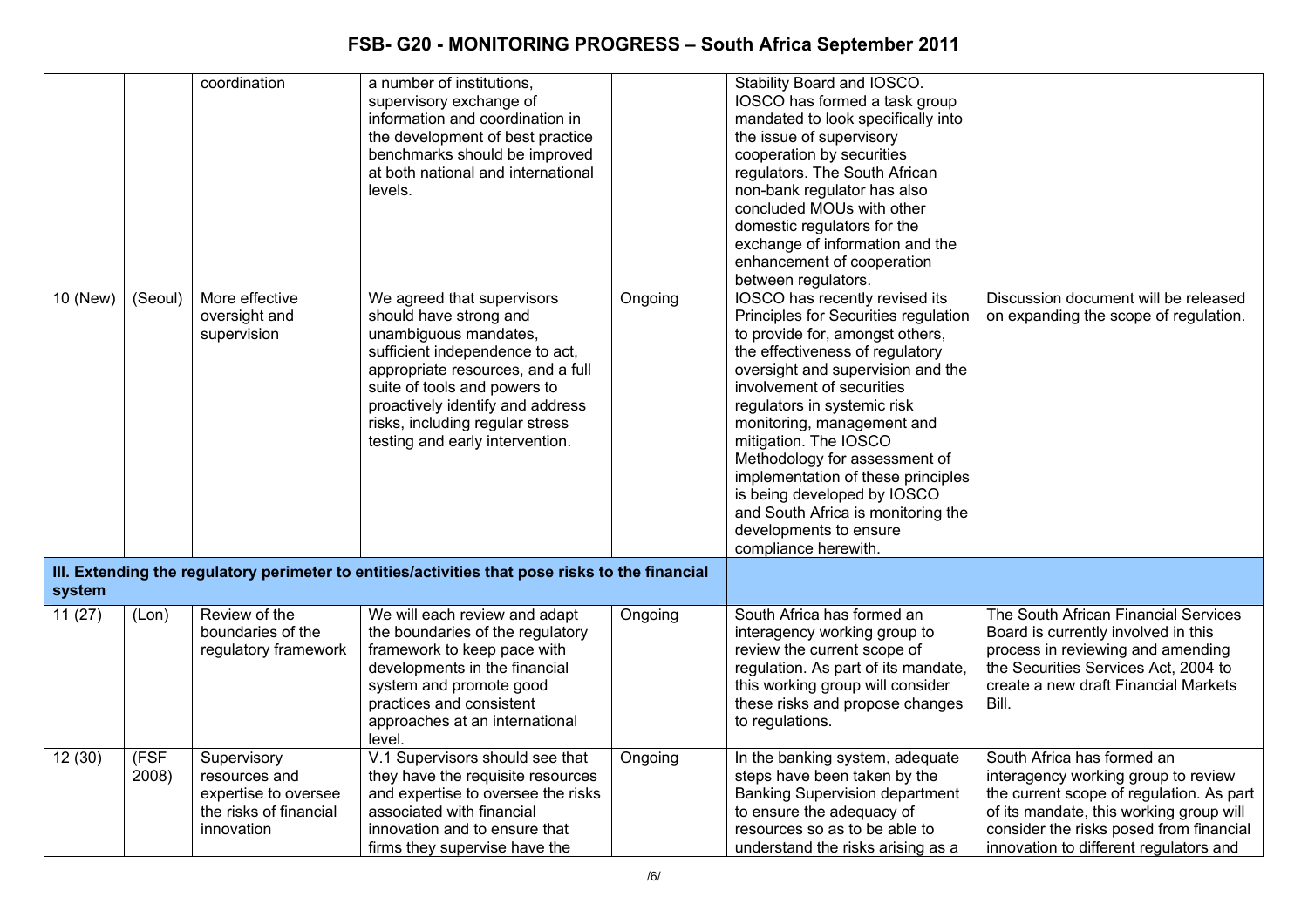|                    |                  |                                                                                    | capacity to understand and<br>manage the risks.                                                                                                                                                                                                                                                                                                                                                                                                                                                                                                                                                                                                                                                    |                      | result of financial innovation.<br>Whenever banks seek to<br>introduce new products an<br>engagement takes place with the<br><b>Bank Supervision Department to</b><br>ensure that the department is<br>comfortable with the risks relating<br>to such products as well as the<br>adequacy of the governance<br>processes undertaken by the<br>bank to satisfy itself regarding the<br>acceptability of the risks, the<br>adequacy of systems to be used<br>to manage such products and<br>risks arising these products and<br>skill of the personnel to be used<br>to oversee such products. | propose changes to regulations.                                                |
|--------------------|------------------|------------------------------------------------------------------------------------|----------------------------------------------------------------------------------------------------------------------------------------------------------------------------------------------------------------------------------------------------------------------------------------------------------------------------------------------------------------------------------------------------------------------------------------------------------------------------------------------------------------------------------------------------------------------------------------------------------------------------------------------------------------------------------------------------|----------------------|----------------------------------------------------------------------------------------------------------------------------------------------------------------------------------------------------------------------------------------------------------------------------------------------------------------------------------------------------------------------------------------------------------------------------------------------------------------------------------------------------------------------------------------------------------------------------------------------|--------------------------------------------------------------------------------|
| <b>Hedge funds</b> |                  |                                                                                    |                                                                                                                                                                                                                                                                                                                                                                                                                                                                                                                                                                                                                                                                                                    |                      |                                                                                                                                                                                                                                                                                                                                                                                                                                                                                                                                                                                              |                                                                                |
| 13(33)             | (Seoul)<br>(Lon) | Regulation (including<br>registration) of hedge<br>funds<br>Effective oversight of | We also firmly recommitted to<br>work in an internationally<br>consistent and non-discriminatory<br>manner to strengthen regulation<br>and supervision on hedge funds,<br>$\ldots$<br>Hedge funds or their managers<br>will be registered and will be<br>required to disclose appropriate<br>information on an ongoing basis<br>to supervisors or regulators,<br>including on their leverage,<br>necessary for assessment of the<br>systemic risks they pose<br>individually or collectively. Where<br>appropriate registration should be<br>subject to a minimum size. They<br>will be subject to oversight to<br>ensure that they have adequate<br>risk management.<br>We ask the FSB to develop | End-2009<br>End-2009 | In South Africa, all hedge fund<br>managers are already required to<br>register and report certain<br>information to the Financial<br>Services Board. The reporting<br>and disclosure requirements for<br>hedge fund managers will be<br>reviewed in line with IOSCO<br>recommendations.                                                                                                                                                                                                                                                                                                     | Legislative amendments will be<br>considered as part of the review<br>process. |
| 14 (34)            | (Lon)            | cross-border funds                                                                 | mechanisms for cooperation and<br>information sharing between<br>relevant authorities in order to                                                                                                                                                                                                                                                                                                                                                                                                                                                                                                                                                                                                  |                      | We cooperate fully with the cross-<br>border group of the Financial<br>Stability Board and await any<br>further guidance on issues                                                                                                                                                                                                                                                                                                                                                                                                                                                           | On-going                                                                       |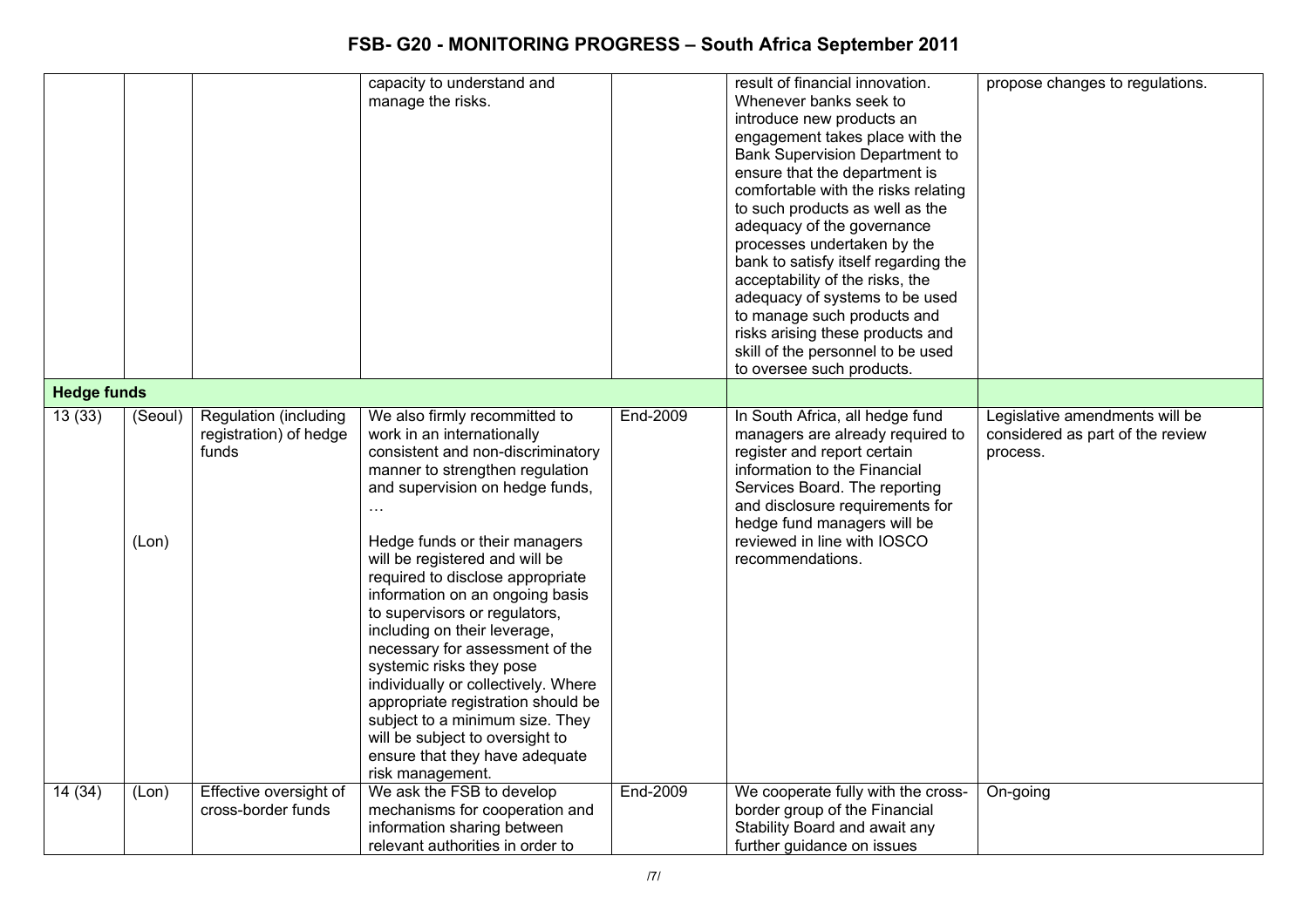|                       |               |                                                                                    | ensure effective oversight is<br>maintained when a fund is<br>located in a different jurisdiction<br>from the manager. We will,<br>cooperating through the FSB,<br>develop measures that implement<br>these principles by the end of<br>2009.                                                      |             | relating to regulation of cross-<br>border institutions and groups.                                                                                                                                                                                                                                                                                                                                                                                                                                                                                                                                                             |                                                        |
|-----------------------|---------------|------------------------------------------------------------------------------------|----------------------------------------------------------------------------------------------------------------------------------------------------------------------------------------------------------------------------------------------------------------------------------------------------|-------------|---------------------------------------------------------------------------------------------------------------------------------------------------------------------------------------------------------------------------------------------------------------------------------------------------------------------------------------------------------------------------------------------------------------------------------------------------------------------------------------------------------------------------------------------------------------------------------------------------------------------------------|--------------------------------------------------------|
| 15(35)                | (Lon)         | Effective<br>management of<br>counter-party risk<br>associated with<br>hedge funds | Supervisors should require that<br>institutions which have hedge<br>funds as their counterparties have<br>effective risk management,<br>including mechanisms to monitor<br>the funds' leverage and set limits<br>for single counterparty exposures.                                                | Ongoing     | Banking institutions with<br>exposures to hedge funds are<br>required to manage such<br>exposures in line with sound risk<br>management processes and<br>banking legislation provides<br>sufficient powers for the bank<br>regulator to obtain information<br>relating to such exposures<br>whenever it is deemed necessary.<br>However, currently the hedge<br>fund industry is relatively small<br>and so there are no systemic risk<br>issues. Nevertheless, as noted<br>above, South Africa is in the<br>process of reviewing hedge fund<br>regulations, and these will reflect<br>the need to manage counterparty<br>risk. | Monitoring compliance is ongoing                       |
| 16(36)                | (FSF<br>2008) | Guidance on the<br>management of<br>exposures to<br>leveraged<br>counterparties    | II.17 Supervisors will strengthen<br>their existing guidance on the<br>management of exposures to<br>leveraged counterparties                                                                                                                                                                      | Ongoing     | As above, banking institutions<br>with large exposures are<br>expected to manage these and<br>report to the bank regulator.                                                                                                                                                                                                                                                                                                                                                                                                                                                                                                     | Monitoring compliance is ongoing.                      |
| <b>Securitisation</b> |               |                                                                                    |                                                                                                                                                                                                                                                                                                    |             |                                                                                                                                                                                                                                                                                                                                                                                                                                                                                                                                                                                                                                 |                                                        |
| 17(50)                | (FSB<br>2009) | Implementation of<br>BCBS/IOSCO<br>measures for<br>securitisation                  | During 2010, supervisors and<br>regulators will:<br>implement the measures<br>$\bullet$<br>decided by the Basel<br>Committee to strengthen the<br>capital requirement of<br>securitisation and establish<br>clear rules for banks'<br>management and disclosure;<br>implement IOSCO's<br>$\bullet$ | During 2010 | South Africa actively participates<br>in the work of the BCBS and<br>IOSOC will implement the<br>recommendations of the<br>committee in this area. Similarly,<br>the Financial Services Board is<br>also a signatory to the IOSCO<br>standards.                                                                                                                                                                                                                                                                                                                                                                                 | South Africa is continuously monitoring<br>compliance. |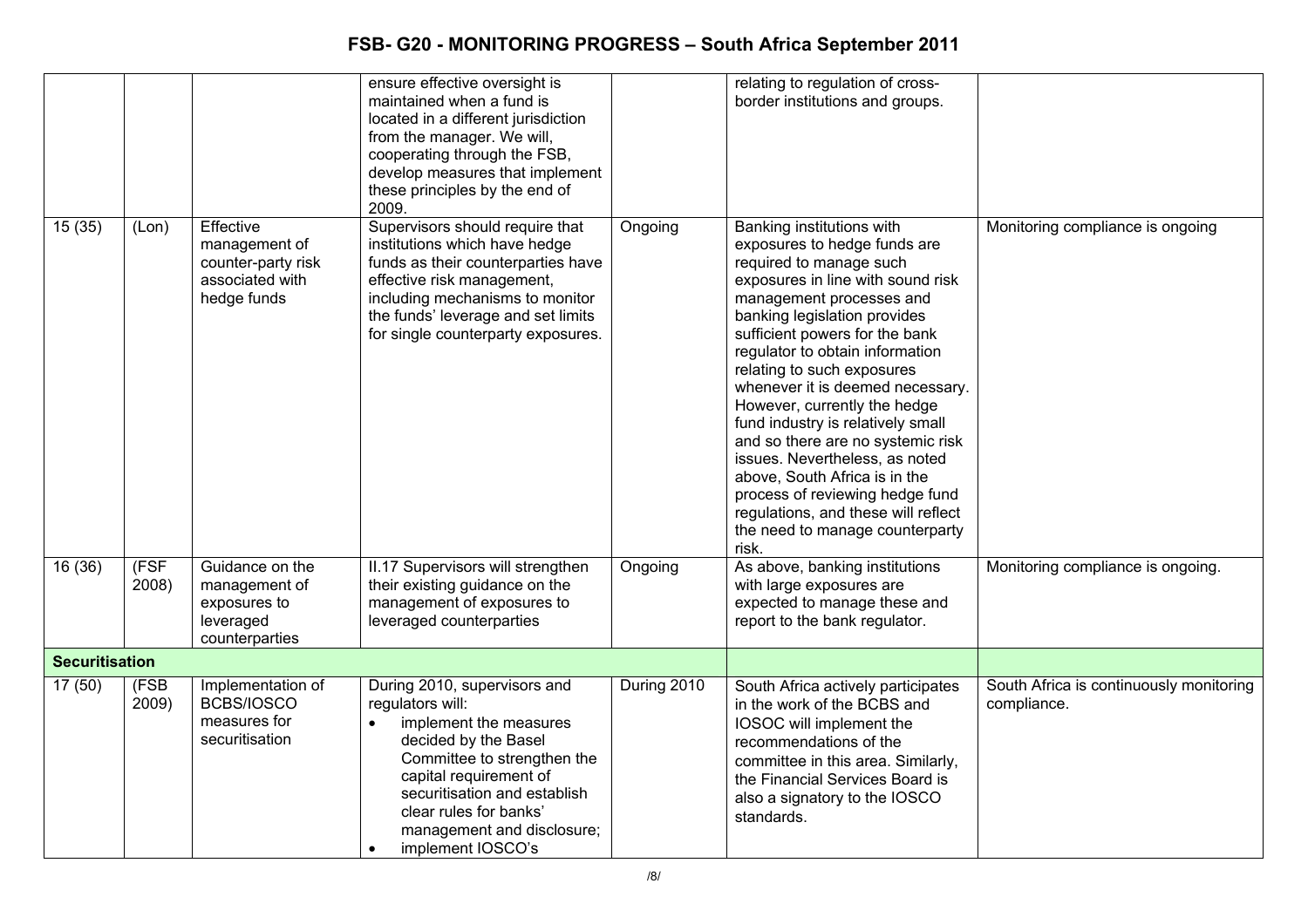|               |               |                                                                                                                                                                                             | proposals to strengthen<br>practices in securitisation<br>markets.                                                                                                                                                      |         |                                                                                                                                                                                                                                                                                                                                                                                                         |                                                                       |
|---------------|---------------|---------------------------------------------------------------------------------------------------------------------------------------------------------------------------------------------|-------------------------------------------------------------------------------------------------------------------------------------------------------------------------------------------------------------------------|---------|---------------------------------------------------------------------------------------------------------------------------------------------------------------------------------------------------------------------------------------------------------------------------------------------------------------------------------------------------------------------------------------------------------|-----------------------------------------------------------------------|
| 18(51,<br>52) | (Lon)         | Improvement in the<br>risk management of<br>securitisation,<br>including retainment<br>of a part of the risk of<br>the underlying assets<br>by securitisation<br>sponsors or<br>originators | The BCBS and authorities should<br>take forward work on improving<br>incentives for risk management of<br>securitisation, including<br>considering due diligence and<br>quantitative retention<br>requirements by 2010. | By 2010 | During 2008 a detailed review of<br>Bank securitisation schemes was<br>undertaken to enable a clear<br>understanding of the risks. Not<br>only is the local securitisation<br>market relatively small, but the<br>issue of derivatives based on<br>ABS products is virtually non-<br>existent.                                                                                                          | South Africa is continuously monitoring<br>compliance.                |
|               | (Pitts)       |                                                                                                                                                                                             | Securitization sponsors or<br>originators should retain a part of<br>the risk of the underlying assets,<br>thus encouraging them to act<br>prudently.                                                                   |         | The level of dependence on<br>securitisation, for funding<br>purposes, by South African banks<br>is very low [less than 5 per cent]<br>and the assets securitised have<br>been through the same credit<br>vetting process used by the<br>banks for their on balance sheet<br>exposures as no "originate to<br>securitise" model exists in South<br>Africa. This issue will continue to<br>be monitored. |                                                                       |
| 19(10)        | (FSF<br>2008) | Strengthening of<br>regulatory and capital<br>framework for<br>monolines                                                                                                                    | II.8 Insurance supervisors should<br>strengthen the regulatory and<br>capital framework for monoline<br>insurers in relation to structured<br>credit.                                                                   | Ongoing | There are no monoline insurers<br>operating in South Africa                                                                                                                                                                                                                                                                                                                                             | Not applicable                                                        |
| 20(54)        | (FSF<br>2008) | Strengthening of<br>supervisory<br>requirements or best<br>practices fir<br>investment in<br>structured products                                                                            | II.18 Regulators of institutional<br>investors should strengthen the<br>requirements or best practices for<br>firms' processes for investment in<br>structured products.                                                | Ongoing | As mentioned above, the local<br>securitisation in South Africa is<br>very small. However, South Africa<br>authorities continue to closely<br>monitor complex financial<br>products.                                                                                                                                                                                                                    | South Africa is continuously monitoring<br>compliance                 |
| 21(14)        | (FSF<br>2008) | <b>Enhanced disclosure</b><br>of securitised<br>products                                                                                                                                    | III.10-III.13 Securities market<br>regulators should work with<br>market participants to expand<br>information on securitised<br>products and their underlying<br>assets.                                               | Ongoing | The Financial Services Board -<br>South Africa's non-bank financial<br>regulator - has implemented a<br>process to strengthen the<br>reporting of information on<br>securitised products and<br>underlying assets as well as<br>improved disclosure of all                                                                                                                                              | New regulations may be required and<br>will be developed to this end. |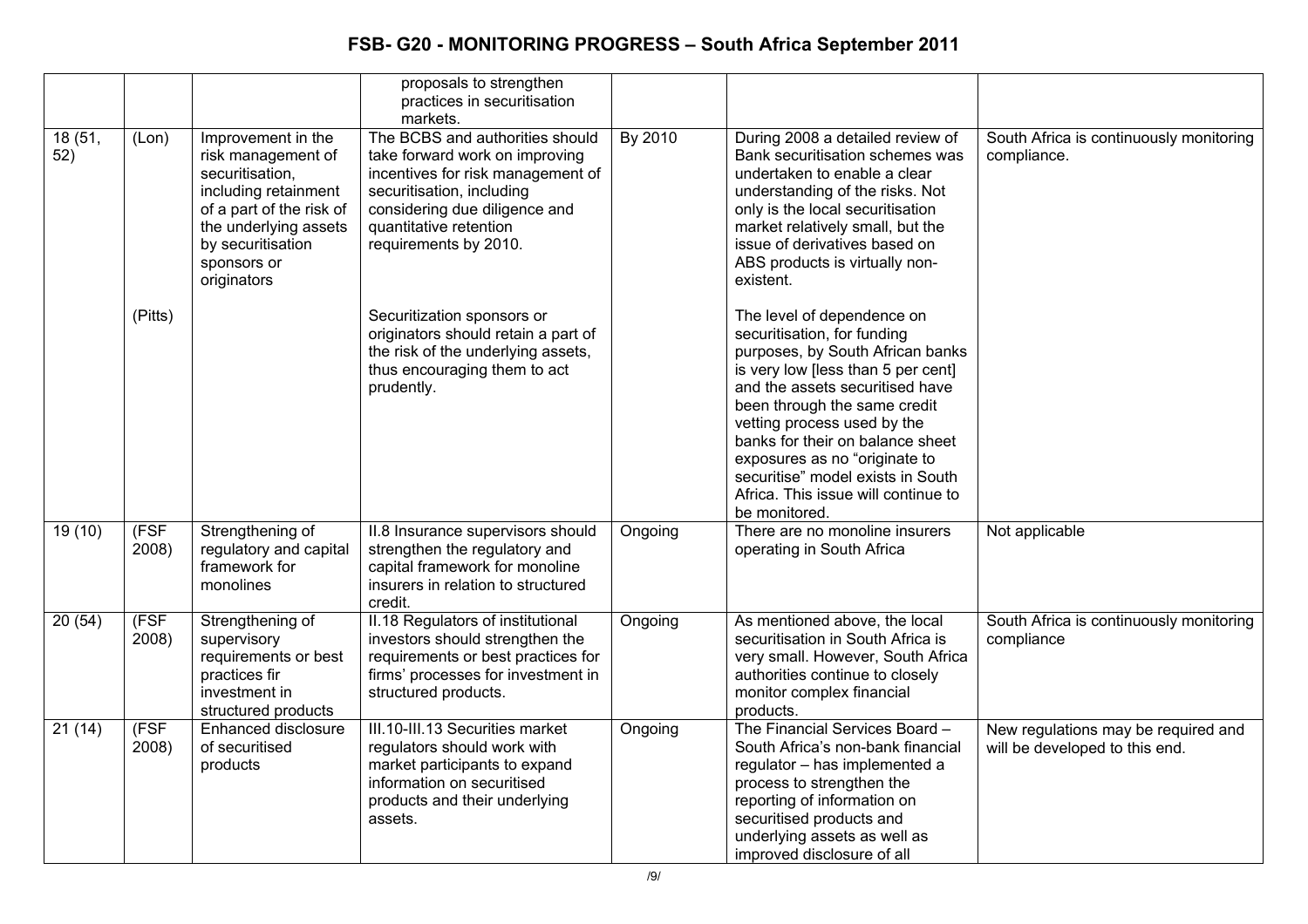|                |                  |                                                                                                                                                  |                                                                                                                                                                                                                                                                                                                                                                                                                                                                                                                                                                                                                                                                                                                          |                              | complex financial products.                                                                                                                                                                                                                                                                                                                                                                                                                                                                                                                                                                                                                                                                                                                                                                                                                                                                                                                                                                                    |                                                                                                                                                                                                                                                                                                                                                                                                                                                                                                                                                                                                                        |
|----------------|------------------|--------------------------------------------------------------------------------------------------------------------------------------------------|--------------------------------------------------------------------------------------------------------------------------------------------------------------------------------------------------------------------------------------------------------------------------------------------------------------------------------------------------------------------------------------------------------------------------------------------------------------------------------------------------------------------------------------------------------------------------------------------------------------------------------------------------------------------------------------------------------------------------|------------------------------|----------------------------------------------------------------------------------------------------------------------------------------------------------------------------------------------------------------------------------------------------------------------------------------------------------------------------------------------------------------------------------------------------------------------------------------------------------------------------------------------------------------------------------------------------------------------------------------------------------------------------------------------------------------------------------------------------------------------------------------------------------------------------------------------------------------------------------------------------------------------------------------------------------------------------------------------------------------------------------------------------------------|------------------------------------------------------------------------------------------------------------------------------------------------------------------------------------------------------------------------------------------------------------------------------------------------------------------------------------------------------------------------------------------------------------------------------------------------------------------------------------------------------------------------------------------------------------------------------------------------------------------------|
|                |                  | IV. Improving OTC derivatives markets                                                                                                            |                                                                                                                                                                                                                                                                                                                                                                                                                                                                                                                                                                                                                                                                                                                          |                              |                                                                                                                                                                                                                                                                                                                                                                                                                                                                                                                                                                                                                                                                                                                                                                                                                                                                                                                                                                                                                |                                                                                                                                                                                                                                                                                                                                                                                                                                                                                                                                                                                                                        |
| 22 (17,<br>18) | (Seoul)          | Reforming OTC<br>derivative markets,<br>including the<br>standardisation of<br>CDS markets (e.g.<br>CCP); and trading of<br>all standardized OTC | We endorsed the FSB's<br>recommendations for<br>implementing our previous<br>commitments in an internationally<br>consistent manner, recognizing<br>the importance of a level playing<br>field.                                                                                                                                                                                                                                                                                                                                                                                                                                                                                                                          | By end-2012<br>at the latest | South Africa is fully cooperating<br>with resolutions made in this<br>regard and will introduce<br>appropriate legislation and<br>amendments to legislation to,<br>inter alia, allow for centralised<br>clearing of OTC contracts.                                                                                                                                                                                                                                                                                                                                                                                                                                                                                                                                                                                                                                                                                                                                                                             | Financial Markets Bill to be introduced<br>in 2011 which will accommodate<br>changes to the regulatory treatment of<br>OTC contracts.                                                                                                                                                                                                                                                                                                                                                                                                                                                                                  |
|                | (Pitts)<br>(Lon) | derivatives on<br>exchanges, clearing<br>and trade repository<br>reporting.                                                                      | All standardized OTC derivative<br>contracts should be traded on<br>exchanges or electronic trading<br>platforms, where appropriate, and<br>cleared through central<br>counterparties by end-2012 at the<br>latest. OTC derivative contracts<br>should be reported to trade<br>repositories. Non-centrally<br>cleared contracts should be<br>subject to higher capital<br>requirements.<br>We will promote the<br>standardization and resilience of<br>credit derivatives markets, in<br>particular through the<br>establishment of central clearing<br>counterparties subject to effective<br>regulation and supervision. We<br>call on the industry to develop an<br>action plan on standardisation by<br>autumn 2009. |                              | National Treasury, Financial<br>Services Board, industry and<br>Johannesburg Stock Exchange<br>(JSE) representatives have<br>formed a task team to discuss a<br>way forward and how to<br>implement the G-20<br>recommendations with regards to<br>central clearing for standardised<br>OTC derivatives and reporting of<br>all OTC derivative trades to a<br>trade repository.<br>So far the task team has agreed<br>the following:<br>- Having a trade repository is not<br>a prerequisite to starting thinking<br>about and deciding what products<br>should potentially be<br>standardised. However, a trade<br>repository as a first step would<br>help to get information and a<br>better understanding of the OTC<br>derivatives market, before<br>imposing regulations with<br>possible unintended<br>consequences.<br>. We need to think about how to<br>incentivise standardisation of<br>OTC derivatives instead of<br>making it mandatory to<br>standardise them.<br>■ We also need to think about | Following the review, relevant<br>legislation will be introduced.<br>. The document prepared by the<br>Financial Services Board will be<br>presented to the Regulatory Oversight<br>Committee<br>. The document will then first be<br>released to Association for Savings &<br>Investment South Africa (ASISA), JSE,<br>Strate, and Banking Association South<br>Afirca (BASA), who will all have a<br>chance to comment.<br>After that, the document will be<br>refined and released to the general<br>public so that financial market<br>participants can respond directly with<br>solutions for a trade repository. |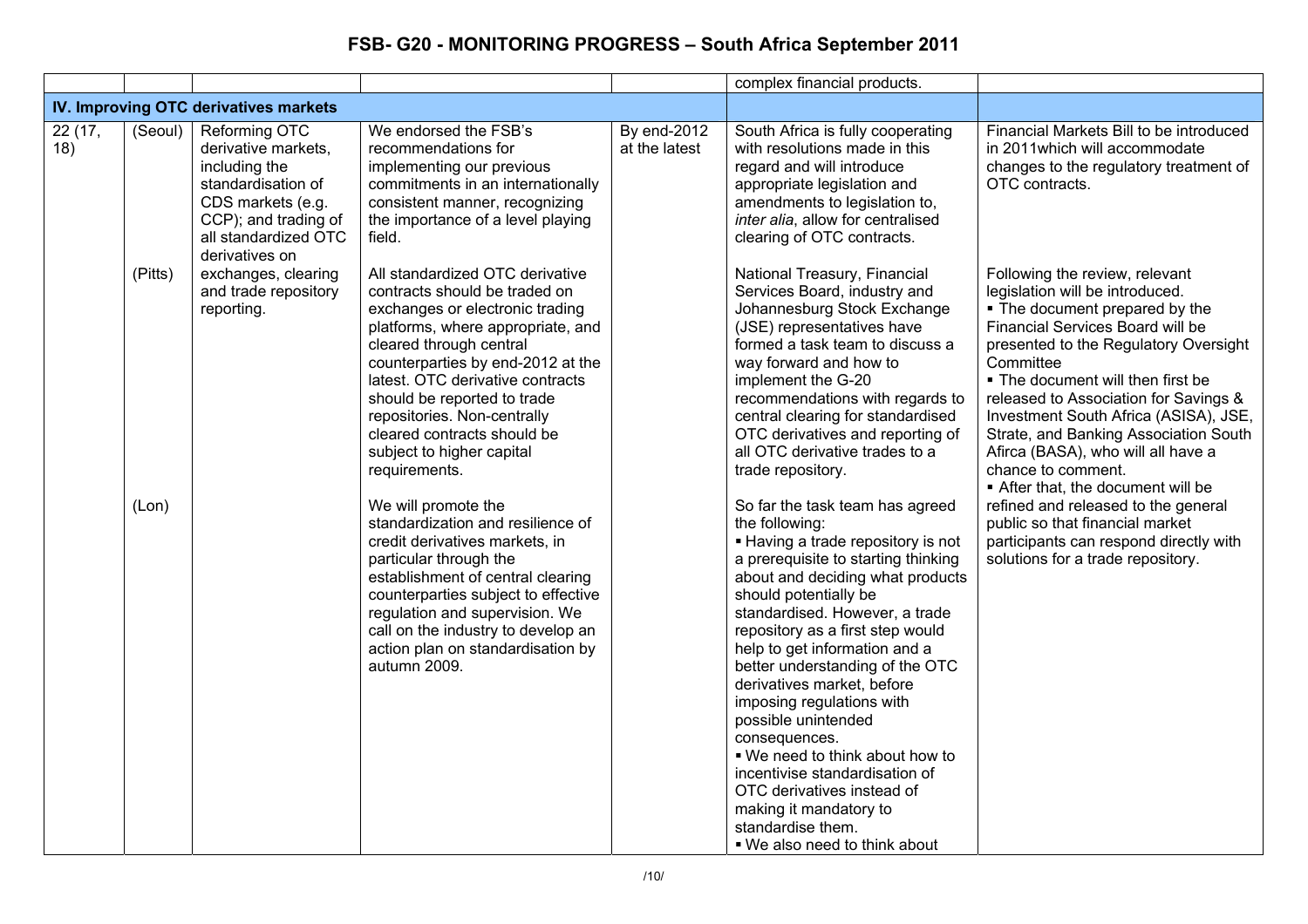|  |  | getting OTC instruments to move      |  |
|--|--|--------------------------------------|--|
|  |  | from just reporting to a trade       |  |
|  |  | repository to being cleared          |  |
|  |  | centrally on a CCP. This will        |  |
|  |  | provide the regulator with at least  |  |
|  |  | some data.                           |  |
|  |  |                                      |  |
|  |  | Advantages of standardisation        |  |
|  |  | include easier netting.              |  |
|  |  | ■ We need to decide what             |  |
|  |  | information must be reported to      |  |
|  |  | the trade repository.                |  |
|  |  | • Low hanging fruit, in order to     |  |
|  |  | show that we are in the process      |  |
|  |  | of complying with the G-20           |  |
|  |  | deadline, are requiring FRA's and    |  |
|  |  | swaps to be reported to a trade      |  |
|  |  | repository. People would populate    |  |
|  |  | a database with non-fungible,        |  |
|  |  | standardised information.            |  |
|  |  | It may be possible for different     |  |
|  |  | types of transactions to be          |  |
|  |  | reported into different platforms,   |  |
|  |  | but it should be possible to         |  |
|  |  | integrate the data for a systemic    |  |
|  |  | assessment.                          |  |
|  |  |                                      |  |
|  |  | With regards to a trade repository:  |  |
|  |  | • SA Financial Services Board        |  |
|  |  | has developed a document             |  |
|  |  | which:                               |  |
|  |  |                                      |  |
|  |  | oPresents at a high level what the   |  |
|  |  | regulator would like to see from a   |  |
|  |  | systemic risk point of view.         |  |
|  |  | oAsks the industry to come up        |  |
|  |  | with a detailed solution which       |  |
|  |  | speaks to these regulatory           |  |
|  |  | requirements, including the inputs   |  |
|  |  | that would be needed into a trade    |  |
|  |  | repository, as well as the process   |  |
|  |  | needed that would result in the      |  |
|  |  | required outputs.                    |  |
|  |  | oTalks about a trade repository,     |  |
|  |  | standardisation, central clearing,   |  |
|  |  | as well as incentivisation. It talks |  |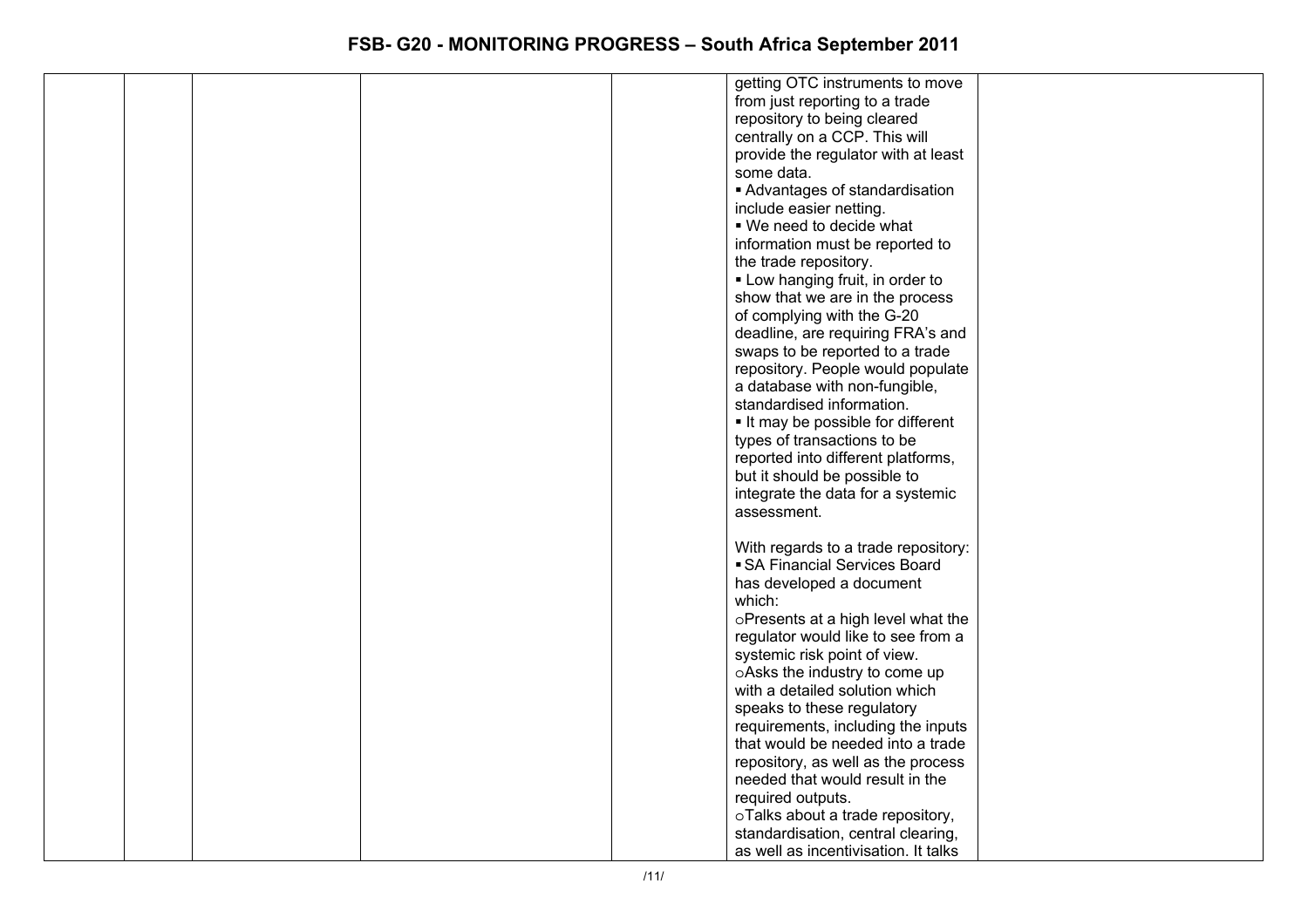|        |       |                                                                                       |                                                                                                                                                                                                                                                                                                    |         | about why financial market<br>participants should want to have<br>a trade repository, as well as why<br>it is important from a systemic risk<br>assessment viewpoint (which may<br>not have immediate direct<br>benefits for participants but<br>longer-term indirect benefits in the<br>form of a more stable system).                                                                                                                                                                                                                                                                                                                                                                                                                                                                                                                                                                     |                                                                                                                                    |
|--------|-------|---------------------------------------------------------------------------------------|----------------------------------------------------------------------------------------------------------------------------------------------------------------------------------------------------------------------------------------------------------------------------------------------------|---------|---------------------------------------------------------------------------------------------------------------------------------------------------------------------------------------------------------------------------------------------------------------------------------------------------------------------------------------------------------------------------------------------------------------------------------------------------------------------------------------------------------------------------------------------------------------------------------------------------------------------------------------------------------------------------------------------------------------------------------------------------------------------------------------------------------------------------------------------------------------------------------------------|------------------------------------------------------------------------------------------------------------------------------------|
|        |       | V. Developing macro-prudential frameworks and tools                                   |                                                                                                                                                                                                                                                                                                    |         |                                                                                                                                                                                                                                                                                                                                                                                                                                                                                                                                                                                                                                                                                                                                                                                                                                                                                             |                                                                                                                                    |
| 23(25) | (Lon) | Amendment of<br>regulatory systems to<br>take account of<br>macro-prudential<br>risks | Amend our regulatory systems to<br>ensure authorities are able to<br>identify and take account of<br>macro-prudential risks across the<br>financial system including in the<br>case of regulated banks, shadow<br>banks and private pools of capital<br>to limit the build up of systemic<br>risk. | Ongoing | Current legislation for banking<br>institutions provides the requisite<br>powers to identify such risks. This<br>is also supplemented by an MOU<br>and regular interaction between<br>the bank and non-bank<br>regulators. South Africa has<br>formed an interagency working<br>group to review the current<br>approach to prudential regulatory<br>standards. This forms part of the<br>working group's terms of<br>reference, and concrete<br>proposals to amend regulatory<br>legislation is expected in the<br>medium term.<br>Further, the National Treasury is<br>presently chairing a committee<br>investigating structural funding<br>and liquidity risk management in<br>the South African financial<br>system. The committee<br>comprises representatives from<br>the banking and insurance<br>regulators, as well as<br>representatives from the financial<br>services industry. | The review by the working group and<br>the structural funding committee will<br>determine whether new legislation is<br>necessary. |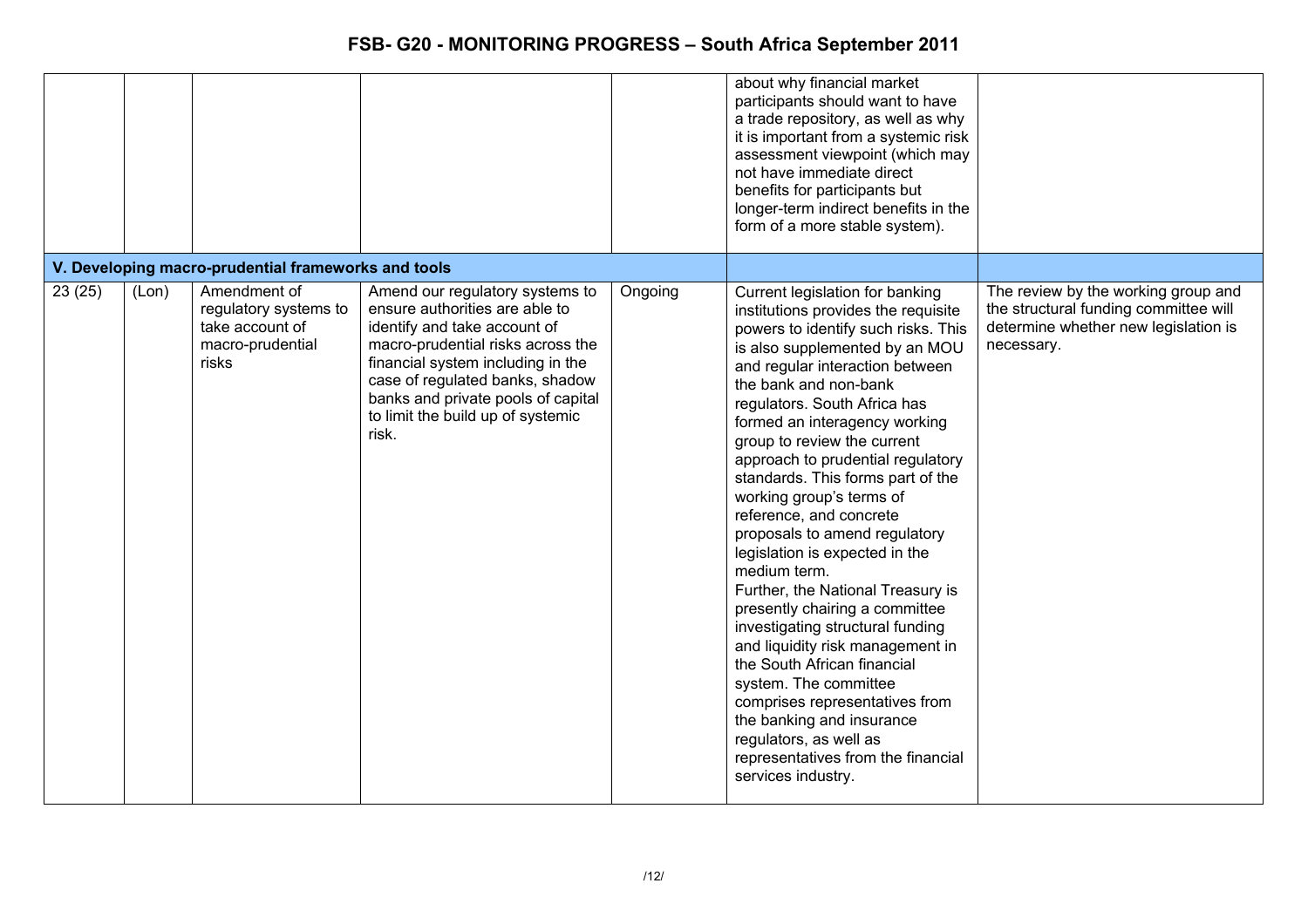| 24(26) | (Lon) | Powers for gathering   | Ensure that national regulators     | Ongoing      | South Africa is currently reviewing   | A regulators roundtable was formed in    |
|--------|-------|------------------------|-------------------------------------|--------------|---------------------------------------|------------------------------------------|
|        |       | relevant information   | possess the powers for gathering    |              | legislation on information            | 2008 to improve regulatory               |
|        |       | by national regulators | relevant information on all         |              | gathering. The preliminary            | coordination. Government is              |
|        |       |                        | material financial institutions,    |              | outcome of the review indicates       | considering a proposal to formalise the  |
|        |       |                        | markets and instruments in order    |              | that the Banking Supervisor has       | roundtable into a council of regulators. |
|        |       |                        | to assess the potential for failure |              | sufficient powers to gather           | Sub-committees on financial stability,   |
|        |       |                        | or severe stress to contribute to   |              | relevant information. However,        | enforcement, market conduct and          |
|        |       |                        | systemic risk. This will be done in |              | legislation compels the               | legislative alignment presently report   |
|        |       |                        | close coordination at international |              | Supervisor to keep this               | to the roundtable.                       |
|        |       |                        | level in order to achieve as much   |              | information confidential. As such,    |                                          |
|        |       |                        | consistency as possible across      |              | we are considering whether or not     |                                          |
|        |       |                        | jurisdictions.                      |              | these powers should be extended       |                                          |
|        |       |                        |                                     |              | to other regulators, similarly to the |                                          |
|        |       |                        |                                     |              |                                       |                                          |
|        |       |                        |                                     |              | Australian model, or if the           |                                          |
|        |       |                        |                                     |              | information sharing                   |                                          |
|        |       |                        |                                     |              | responsibilities of the supervisor    |                                          |
|        |       |                        |                                     |              | should be increased.                  |                                          |
|        |       |                        |                                     |              | The Financial Services Board can      |                                          |
|        |       |                        |                                     |              | request any information from its      |                                          |
|        |       |                        |                                     |              | regulated entities. In respect of     |                                          |
|        |       |                        |                                     |              | securities, any operational risks     |                                          |
|        |       |                        |                                     |              | that may cause a systemic risk        |                                          |
|        |       |                        |                                     |              | will be addressed by the Financial    |                                          |
|        |       |                        |                                     |              | Sector Contingency Forum              |                                          |
|        |       |                        |                                     |              | (FSCF). This is a forum that is       |                                          |
|        |       |                        |                                     |              | represented by, amongst others,       |                                          |
|        |       |                        |                                     |              | the SA Reserve Bank, Financial        |                                          |
|        |       |                        |                                     |              | Services Board and the SROs.          |                                          |
|        |       |                        |                                     |              | The Financial Services Board is       |                                          |
|        |       |                        |                                     |              | also a signatory to the IOSCO         |                                          |
|        |       |                        |                                     |              | Multilateral MoU.                     |                                          |
| 25(28) | (FSF  | Use of macro-          | 3.1 Authorities should use          | End-2009 and | South African authorities are         | South Africa is awaiting any further     |
|        | 2009) | prudential tools       | quantitative indicators and/or      | ongoing      | undertaking work on improving         | guidance from the BCBS and the           |
|        |       |                        | constraints on leverage and         |              | the approach to leverage ratios       | Financial Stability Board.               |
|        |       |                        | margins as macro-prudential tools   |              | and capital requirements, in line     |                                          |
|        |       |                        | for supervisory purposes.           |              | with BCBS proposals.                  |                                          |
|        |       |                        | Authorities should use              |              | Currently leverage ratios are         |                                          |
|        |       |                        | quantitative indicators of leverage |              | computed for the sector on a          |                                          |
|        |       |                        | as guides for policy, both at the   |              | monthly basis as well as for the 5    |                                          |
|        |       |                        | institution-specific and at the     |              | biggest banks constituting 90% of     |                                          |
|        |       |                        |                                     |              |                                       |                                          |
|        |       |                        | macro-prudential (system-wide)      |              | banking sector assets. At May         |                                          |
|        |       |                        | level Authorities should review     |              | 2010 the total sector leverage        |                                          |
|        |       |                        | enforcing minimum initial margins   |              | ratio stood at 7.33 per cent,         |                                          |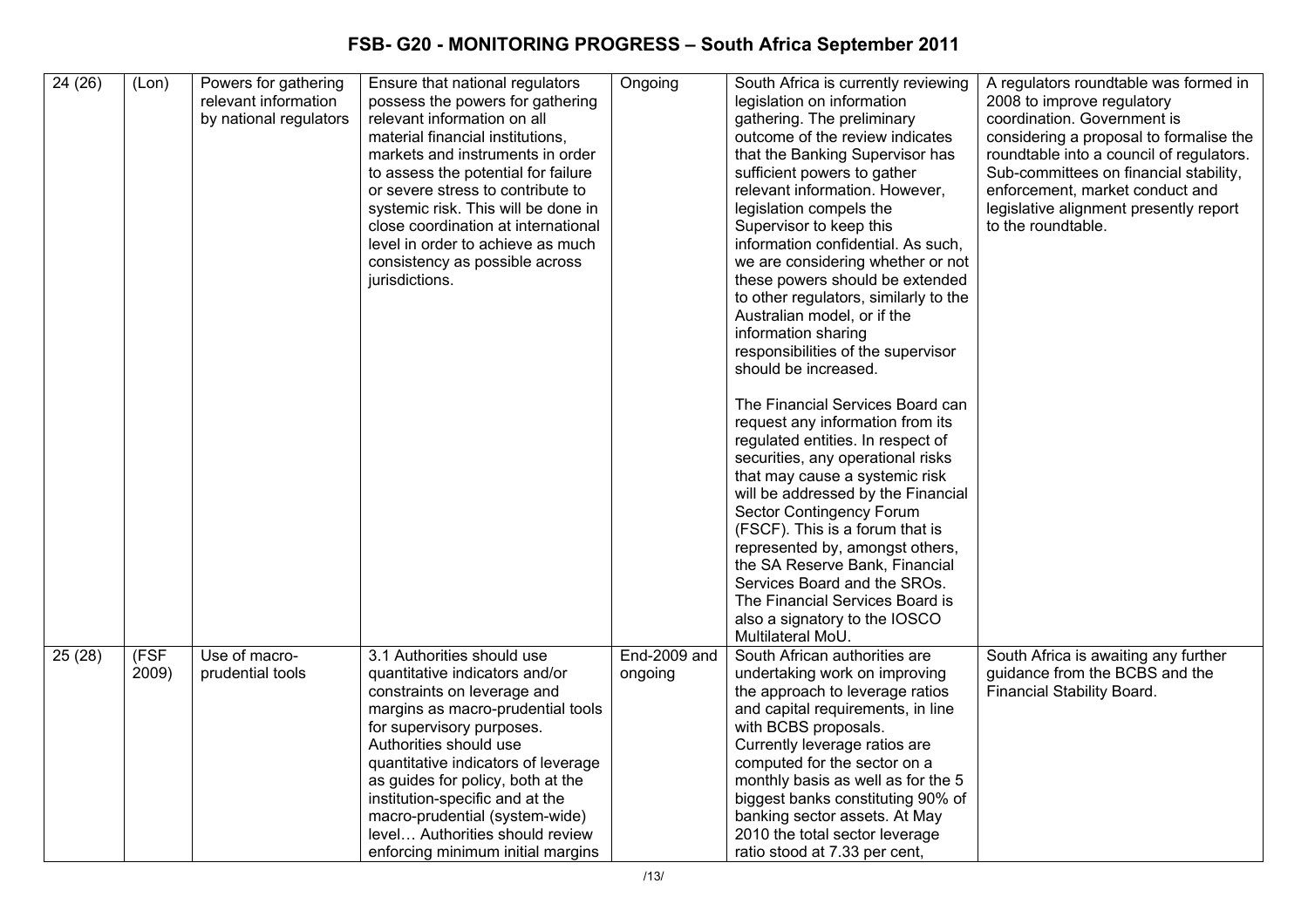|         |       |                      | and haircuts for OTC derivatives  |         | compared to 5.88 in June 2009.                                       |                                                                                   |
|---------|-------|----------------------|-----------------------------------|---------|----------------------------------------------------------------------|-----------------------------------------------------------------------------------|
|         |       |                      | and securities financing          |         |                                                                      |                                                                                   |
|         |       |                      | transactions.                     |         | The Macro prudential Unit of the                                     |                                                                                   |
|         |       |                      |                                   |         | <b>Bank Supervision Department of</b>                                |                                                                                   |
|         |       |                      |                                   |         | the South African Reserve Bank                                       |                                                                                   |
|         |       |                      |                                   |         | uses quantitative indicators as                                      |                                                                                   |
|         |       |                      |                                   |         | part of its macroprudential tools to                                 |                                                                                   |
|         |       |                      |                                   |         | analyse the financial services                                       |                                                                                   |
|         |       |                      |                                   |         | sector. Improvement of the                                           |                                                                                   |
|         |       |                      |                                   |         | existing tools and the                                               |                                                                                   |
|         |       |                      |                                   |         | development of new one are                                           |                                                                                   |
|         |       |                      |                                   |         | ongoing. The South African<br>Reserve Bank has also elevated         |                                                                                   |
|         |       |                      |                                   |         | its Financial Stability Committee                                    |                                                                                   |
|         |       |                      |                                   |         | to a level commensurate with the                                     |                                                                                   |
|         |       |                      |                                   |         | Monetary Policy Committee, to                                        |                                                                                   |
|         |       |                      |                                   |         | facilitate the implementation of                                     |                                                                                   |
|         |       |                      |                                   |         | macroprudential policy tools.                                        |                                                                                   |
|         |       |                      |                                   |         |                                                                      |                                                                                   |
|         |       |                      |                                   |         | The Financial Services Board is                                      |                                                                                   |
|         |       |                      |                                   |         | currently investigating ways to                                      |                                                                                   |
|         |       |                      |                                   |         | regulate the trading in certain                                      |                                                                                   |
|         |       |                      |                                   |         | unlisted derivatives, and this                                       |                                                                                   |
|         |       |                      |                                   |         | issue will be addressed in future                                    |                                                                                   |
|         |       |                      |                                   |         | regulations.                                                         |                                                                                   |
|         |       |                      | Authorities should monitor        |         | The central bank monitors asset                                      |                                                                                   |
| 26 (29) | (WAP) | Monitoring of asset  | substantial changes in asset      | Ongoing |                                                                      | Currently the inflation targeting regime<br>does not explicitly incorporate asset |
|         |       | price changes        | prices and their implications for |         | prices as part of its financial<br>stability surveillance programme. | prices though, in common with almost                                              |
|         |       |                      | the macro economy and the         |         | The effects of changing prices on                                    | all countries that use this approach.                                             |
|         |       |                      | financial system.                 |         | the banking sector are closely                                       | Further research into the nexus                                                   |
|         |       |                      |                                   |         | monitored by the Bank                                                | between asset prices, monetary policy                                             |
|         |       |                      |                                   |         | Supervision Department of the                                        | and financial stability, is however                                               |
|         |       |                      |                                   |         | central bank as well as the                                          | required and we welcome initiatives in                                            |
|         |       |                      |                                   |         | linkage to loan impairment levels.                                   | this regard by the G-20 and the FSB.                                              |
| 27(32)  | (FSF) | Improved cooperation | V.8 Supervisors and central       | Ongoing | South Africa supports the                                            | A regulators roundtable was formed in                                             |
|         | 2008) | between supervisors  | banks should improve              |         | development of additional                                            | 2008 to improve regulatory                                                        |
|         |       | and central banks    | cooperation and the exchange of   |         | mechanisms. Currently SA has a                                       | coordination. Government is                                                       |
|         |       |                      | information including in the      |         | number of MoU's in place                                             | considering a proposal to formalise the                                           |
|         |       |                      | assessment of financial stability |         | governing the exchange of                                            | roundtable into a council of regulators.                                          |
|         |       |                      | risks. The exchange of            |         | information and cooperation.                                         | Sub-committees on financial stability,                                            |
|         |       |                      | information should be rapid       |         |                                                                      | enforcement, market conduct and                                                   |
|         |       |                      | during periods of market strain.  |         | There currently exists a MOU                                         | legislative alignment presently report                                            |
|         |       |                      |                                   |         | between the South African                                            | to the roundtable.                                                                |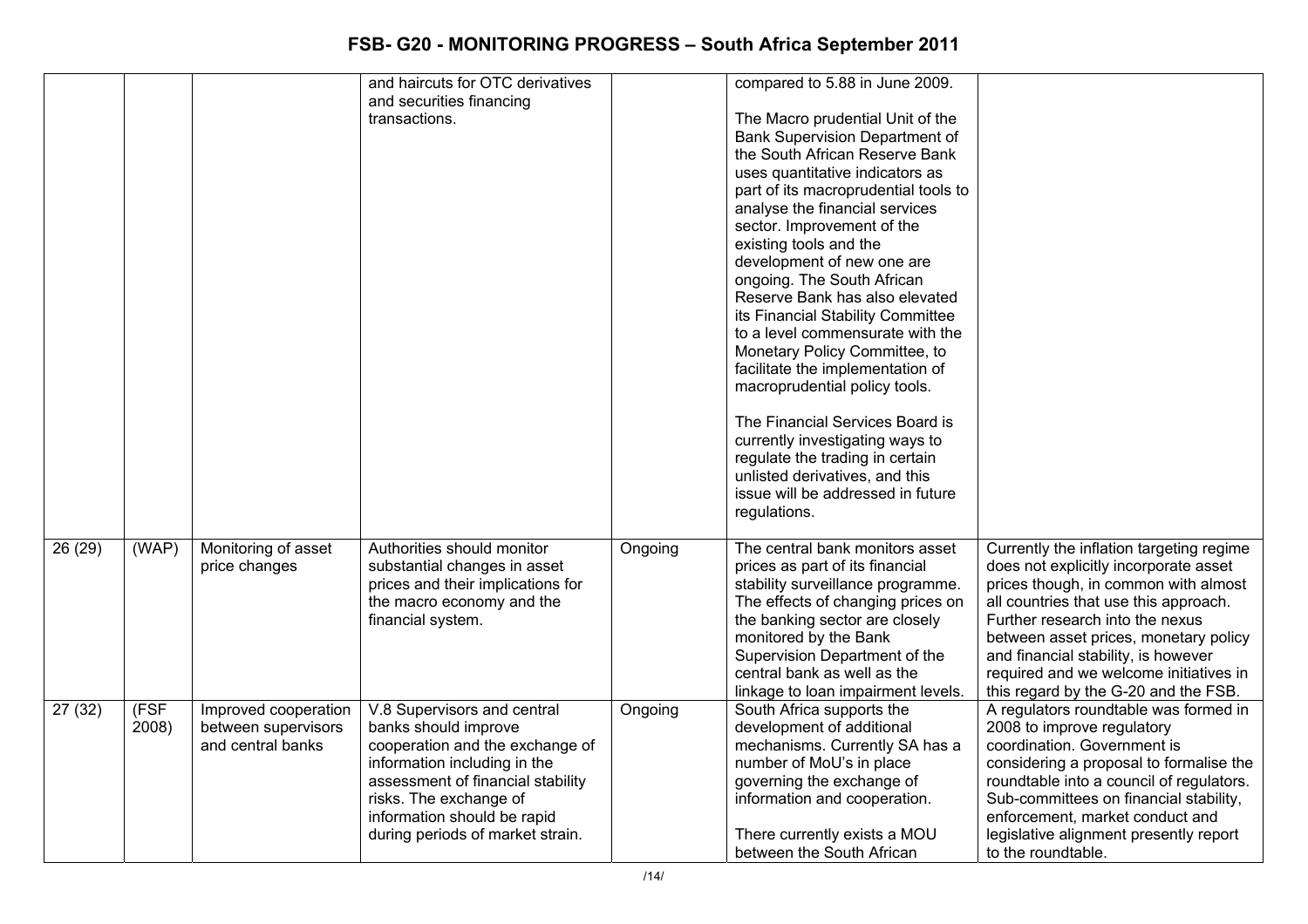|          |               |                                                                                             |                                                                                                                                                                                                                                                                                                                 |          | banking regulator and the South<br>African non-bank regulator, called<br>the Financial Services Board,<br>which enables the sharing of<br>institution specific information<br>between the two regulatory<br>bodies.<br>In respect of securities, any<br>operational risks that may cause<br>a systemic risk will be addressed<br>by the Financial Sector<br>Contingency Forum (FSCF). This<br>is a forum that is represented by,<br>amongst others, the SA Reserve<br>Bank, Financial Services Board<br>and the SROs. The Financial<br>Services Board is also a signatory<br>to the IOSCO Multilateral MoU. |                                                                                                                                |
|----------|---------------|---------------------------------------------------------------------------------------------|-----------------------------------------------------------------------------------------------------------------------------------------------------------------------------------------------------------------------------------------------------------------------------------------------------------------|----------|-------------------------------------------------------------------------------------------------------------------------------------------------------------------------------------------------------------------------------------------------------------------------------------------------------------------------------------------------------------------------------------------------------------------------------------------------------------------------------------------------------------------------------------------------------------------------------------------------------------|--------------------------------------------------------------------------------------------------------------------------------|
|          |               | VI. Strengthening accounting standards                                                      |                                                                                                                                                                                                                                                                                                                 |          |                                                                                                                                                                                                                                                                                                                                                                                                                                                                                                                                                                                                             |                                                                                                                                |
| 28(11)   | (WAP)         | Consistent<br>application of high-<br>quality accounting<br>standards                       | Regulators, supervisors, and<br>accounting standard setters, as<br>appropriate, should work with<br>each other and the private sector<br>on an ongoing basis to ensure<br>consistent application and<br>enforcement of high-quality<br>accounting standards.                                                    | Ongoing  | IFRS has been fully implemented                                                                                                                                                                                                                                                                                                                                                                                                                                                                                                                                                                             | Monitoring of compliance is ongoing.                                                                                           |
| 29 (New) | (Seoul)       | Convergence of<br>accounting standards                                                      | We re-emphasized the<br>importance we place on achieving<br>a single set of improved high<br>quality global accounting<br>standards and called on the<br><b>International Accounting</b><br>Standards Board and the<br><b>Financial Accounting Standards</b><br>Board to complete their<br>convergence project. | End-2011 |                                                                                                                                                                                                                                                                                                                                                                                                                                                                                                                                                                                                             |                                                                                                                                |
| 30(12)   | (FSF<br>2009) | The use of valuation<br>reserves or<br>adjustments by<br>accounting standard<br>setters and | 3.4 Accounting standard setters<br>and prudential supervisors should<br>examine the use of valuation<br>reserves or adjustments for fair<br>valued financial instruments when                                                                                                                                   | End-2009 | Awaiting guidance from<br>accounting standard setters on<br>the desired approach to relevant<br>accounting standards. Banking<br>groups, in terms of banking                                                                                                                                                                                                                                                                                                                                                                                                                                                | As we receive guidance from<br>international standard setters, we will<br>amend guidance for firms on<br>accounting standards. |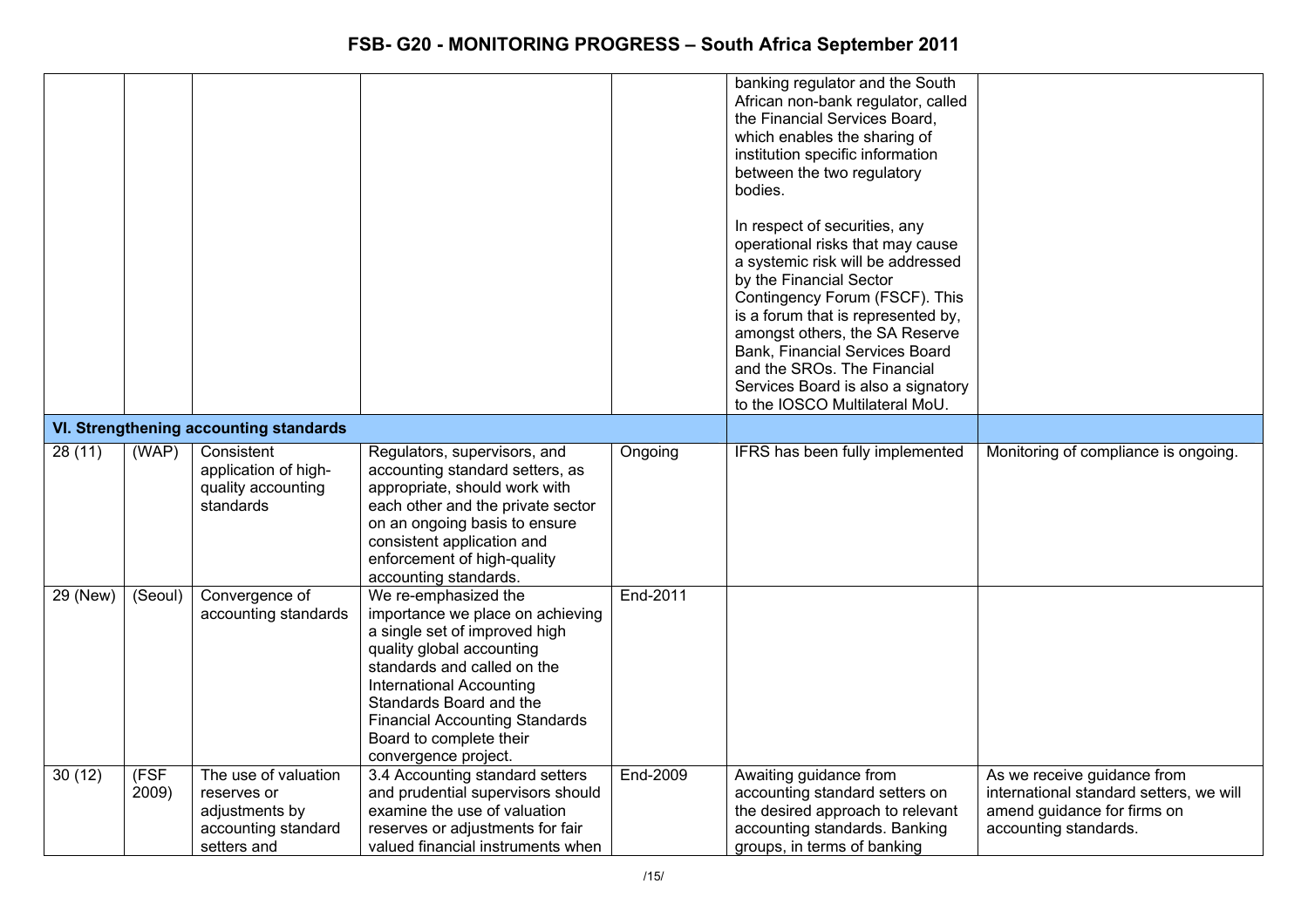|                    |               | supervisors                                                                                                                                                                                                                                                                       | data or modelling needed to<br>support their valuation is weak.                                                                                                                                                                                                                                                                                                                                                                                                                                                                                                               |          | legislation, are obliged to comply<br>with the Basel 2 Pillar 3<br>requirements.                                                                                                                                                                                                                                                                                                                                                                                                                                                              |                                                                                                                               |
|--------------------|---------------|-----------------------------------------------------------------------------------------------------------------------------------------------------------------------------------------------------------------------------------------------------------------------------------|-------------------------------------------------------------------------------------------------------------------------------------------------------------------------------------------------------------------------------------------------------------------------------------------------------------------------------------------------------------------------------------------------------------------------------------------------------------------------------------------------------------------------------------------------------------------------------|----------|-----------------------------------------------------------------------------------------------------------------------------------------------------------------------------------------------------------------------------------------------------------------------------------------------------------------------------------------------------------------------------------------------------------------------------------------------------------------------------------------------------------------------------------------------|-------------------------------------------------------------------------------------------------------------------------------|
| 31(13)             | (FSF<br>2009) | Dampening of<br>dynamics associated<br>with FVA.                                                                                                                                                                                                                                  | 3.5 Accounting standard setters<br>and prudential supervisors should<br>examine possible changes to<br>relevant standards to dampen<br>adverse dynamics potentially<br>associated with fair value<br>accounting. Possible ways to<br>reduce this potential impact<br>include the following: (1)<br>Enhancing the accounting model<br>so that the use of fair value<br>accounting is carefully examined<br>for financial instruments of credit<br>intermediaries; (ii) Transfers<br>between financial asset<br>categories; (iii) Simplifying hedge<br>accounting requirements. | End-2009 | Awaiting guidance from<br>accounting standard setters on<br>the desired approach to relevant<br>accounting standards. Banking<br>groups, in terms of banking<br>legislation, are obliged to comply<br>with the Basel 2 Pillar 3<br>requirements.                                                                                                                                                                                                                                                                                              | As we receive guidance from<br>international standard setters, we will<br>amend guidance for firms on<br>accounting standards |
|                    |               |                                                                                                                                                                                                                                                                                   | VII. Strengthening adherence to international supervisory and regulatory standards.                                                                                                                                                                                                                                                                                                                                                                                                                                                                                           |          |                                                                                                                                                                                                                                                                                                                                                                                                                                                                                                                                               |                                                                                                                               |
| 32 (21,<br>22, 23) | (Lon)         | Adherence to<br>international<br>prudential regulatory<br>and supervisory<br>standards, as well as<br>agreeing to undergo<br>FSAP/ FSB periodic<br>peer reviews<br>(Note) Please try to<br>prioritise any major<br>initiatives conducted<br>specifically in your<br>jurisdiction. | We are committed to<br>strengthened adherence to<br>international prudential regulatory<br>and supervisory standards.                                                                                                                                                                                                                                                                                                                                                                                                                                                         | Ongoing  | South Africa is a signatory to all<br>relevant conventions and<br>standards.<br>Remaining ROSCs from the 2008<br>FSAP were completed in 2010<br>and South Africa was found to be<br>compliant with most standards.<br>The results of the ROSC have<br>been forwarded to the Financial<br>Stability Board.<br>South Africa underwent its<br>second FATF assessment in<br>2008. The report was released in<br>February 2009 and found that<br>South Africa fully complied with<br>12 out of the 16 core and key<br>FATF 40 + 9 Recommendations. | South Africa is continuously monitoring<br>any updates to international standards<br>to which it is a signatory.              |
|                    |               |                                                                                                                                                                                                                                                                                   | FSB members commit to pursue<br>the maintenance of financial<br>stability, enhance the openness<br>and transparency of the financial                                                                                                                                                                                                                                                                                                                                                                                                                                          |          | The remaining ROSCs of the<br>2008 IMF-led FSAP have been<br>completed in 2010.                                                                                                                                                                                                                                                                                                                                                                                                                                                               | South Africa will be peer-reviewed by<br>the Financial Stability Board in 2012.                                               |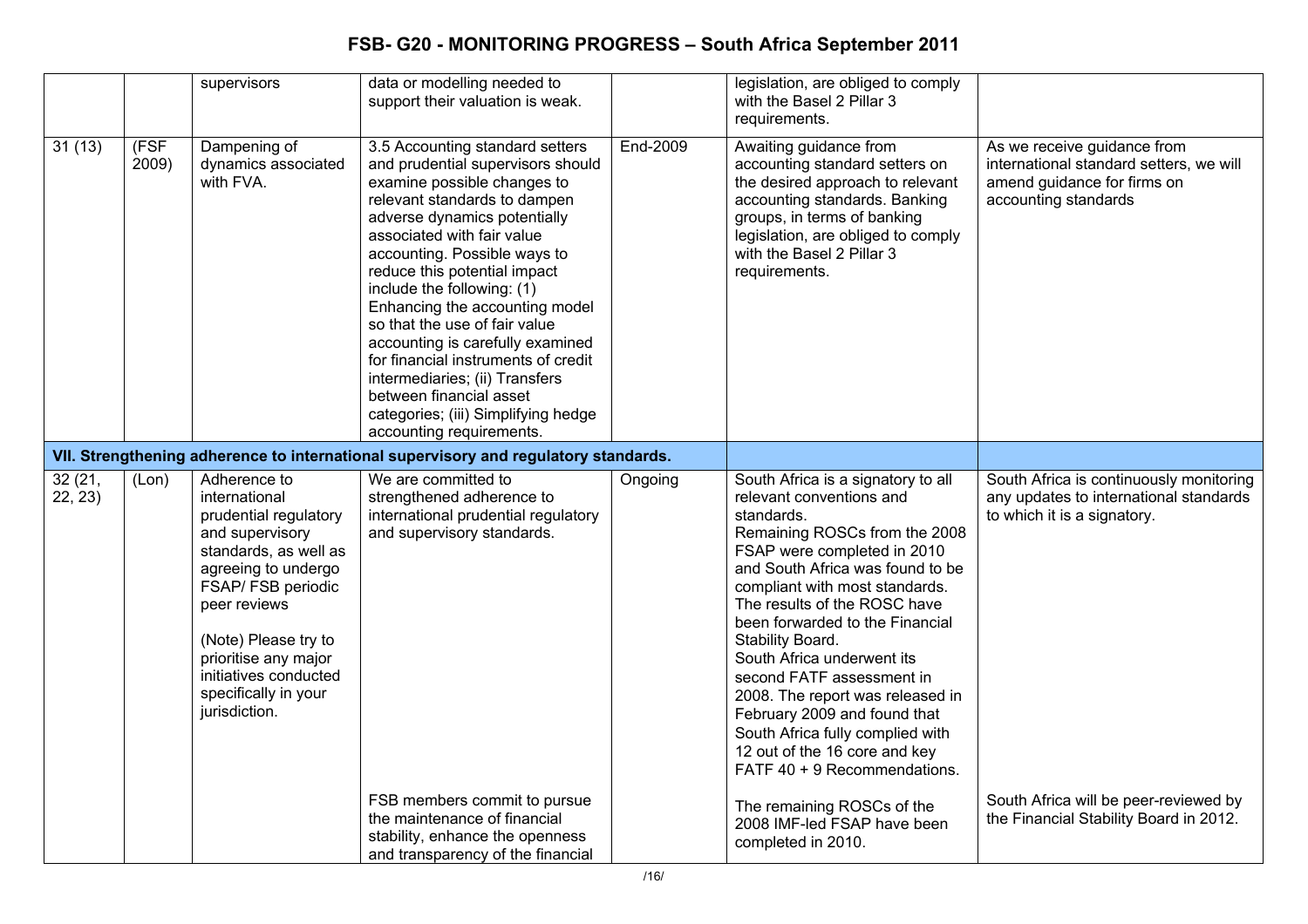|        | (WAP)   |                                                                   | sector, implement international<br>financial standards, and agree to<br>undergo periodic peer reviews,<br>using among other evidence IMF /<br>World Bank FSAP reports.<br>All G20 members commit to<br>undertake a Financial Sector<br>Assessment Program (FSAP)<br>report and support the<br>transparent assessment of<br>countries' national regulatory<br>systems.                                                                                                                                                                                                                                                                                                                                                                                                                                 |          | The IMF / World Bank completed<br>an FSAP Update on South Africa<br>during 2008, which included one<br>ROSC. The remaining ROSCs<br>were all completed in 2010.<br>South Africa has forwarded the<br>results of the ROSC to the<br>Financial Stability Board. South<br>African regulators are largely<br>compliant with most regulatory<br>standards. | Completed                                                                                                                   |
|--------|---------|-------------------------------------------------------------------|-------------------------------------------------------------------------------------------------------------------------------------------------------------------------------------------------------------------------------------------------------------------------------------------------------------------------------------------------------------------------------------------------------------------------------------------------------------------------------------------------------------------------------------------------------------------------------------------------------------------------------------------------------------------------------------------------------------------------------------------------------------------------------------------------------|----------|-------------------------------------------------------------------------------------------------------------------------------------------------------------------------------------------------------------------------------------------------------------------------------------------------------------------------------------------------------|-----------------------------------------------------------------------------------------------------------------------------|
|        |         |                                                                   | Reforming compensation practices to support financial stability                                                                                                                                                                                                                                                                                                                                                                                                                                                                                                                                                                                                                                                                                                                                       |          |                                                                                                                                                                                                                                                                                                                                                       |                                                                                                                             |
| 33(15) | (Pitts) | Implementation of<br><b>FSB/FSF</b><br>compensation<br>principles | We fully endorse the<br>implementation standards of the<br>FSB aimed at aligning<br>compensation with long-term<br>value creation, not excessive risk-<br>taking. Supervisors should have<br>the responsibility to review firms'<br>compensation policies and<br>structures with institutional and<br>systemic risk in mind and, if<br>necessary to offset additional<br>risks, apply corrective measures,<br>such as higher capital<br>requirements, to those firms that<br>fail to implement sound<br>compensation policies and<br>practices. Supervisors should<br>have the ability to modify<br>compensation structures in the<br>case of firms that fail or require<br>extraordinary public intervention.<br>We call on firms to implement<br>these sound compensation<br>practices immediately. | End-2010 | A review of compensation<br>practices has already been<br>completed by the banking<br>regulator. Necessary<br>amendments to the Regulations<br>Relating to Banks have been<br>introduced. These amendments<br>will bring the Regulations in line<br>with recommendations made by<br>the Basel Committee on Banking<br>Supervision in 2010.            | Draft regulations will be issued by end-<br>October, 2010. The Banks Act is on<br>course for being amended by mid-<br>2011. |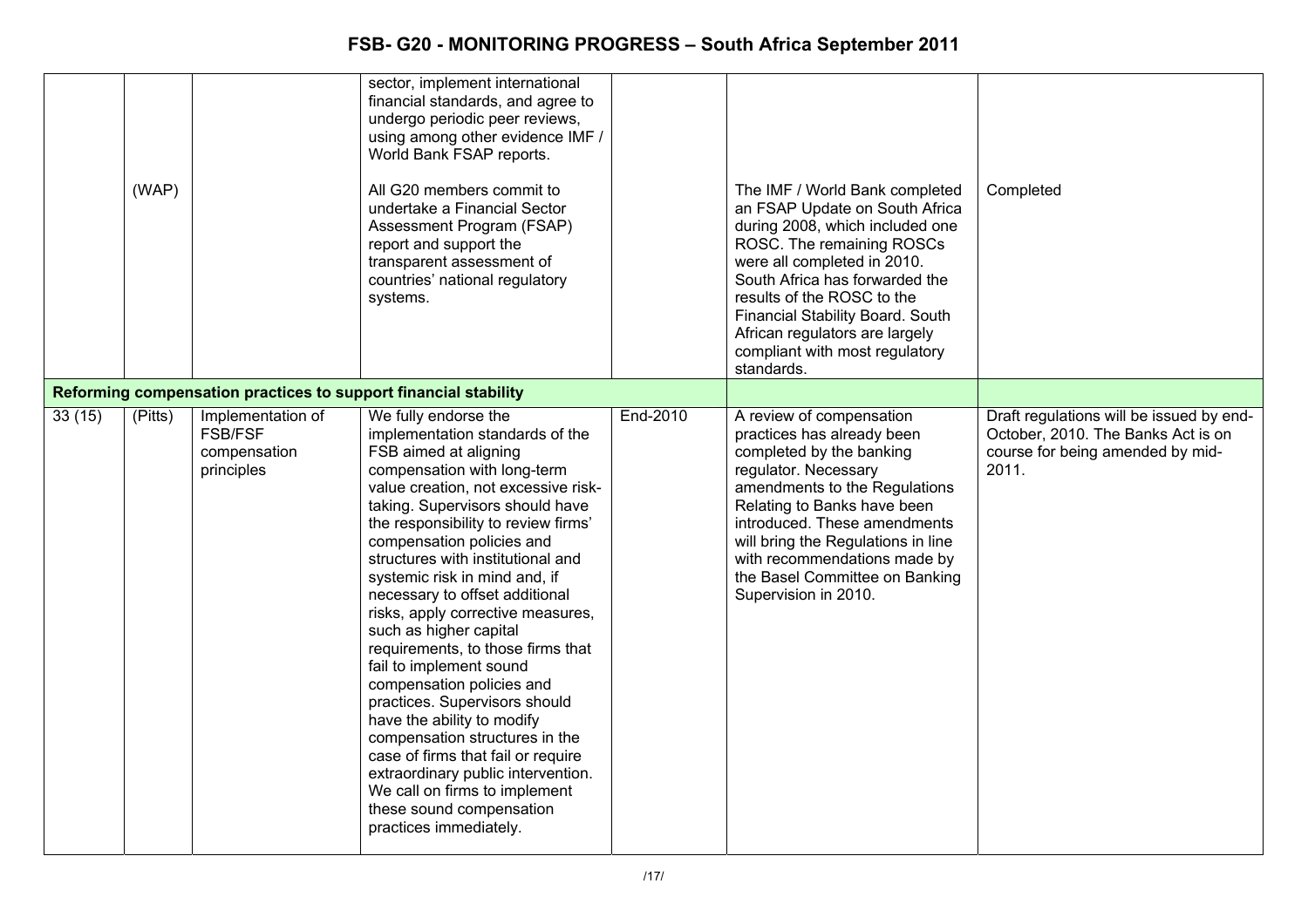| 34(16)                        | (Tor)<br>(Seoul)<br>(Pitts) | Supervisory review of<br>firms' compensation<br>policies etc. | We encouraged all countries and<br>financial institutions to fully<br>implement the FSB principles and<br>standards by year-end. We call<br>on the FSB to undertake ongoing<br>monitoring in this area and<br>conduct a second thorough peer<br>review in the second quarter of<br>2011.<br>We reaffirmed the importance of<br>fully implementing the FSB's<br>standards for sound<br>compensation.<br>Supervisors should have the<br>responsibility to review firms'<br>compensation policies and<br>structures with institutional and<br>systemic risk in mind and, if<br>necessary to offset additional<br>risks, apply corrective measures,<br>such as higher capital<br>requirements, to those firms that<br>fail to implement sound<br>compensation policies and<br>practices. Supervisors should<br>have the ability to modify<br>compensation structures in the<br>case of firms that fail or require<br>extraordinary public intervention. | Ongoing  | A review of compensation<br>practices has already been<br>completed by the banking<br>regulator. Necessary<br>amendments to the Regulations<br>Relating to Banks have been<br>introduced. These amendments<br>will bring the Regulations in line<br>with recommendations made by<br>the Basel Committee on Banking<br>Supervision in 2010.                       | Draft regulations will be issued by end-<br>October, 2010. The Banks Act is on<br>course for being amended by mid-<br>2011                        |
|-------------------------------|-----------------------------|---------------------------------------------------------------|-----------------------------------------------------------------------------------------------------------------------------------------------------------------------------------------------------------------------------------------------------------------------------------------------------------------------------------------------------------------------------------------------------------------------------------------------------------------------------------------------------------------------------------------------------------------------------------------------------------------------------------------------------------------------------------------------------------------------------------------------------------------------------------------------------------------------------------------------------------------------------------------------------------------------------------------------------|----------|------------------------------------------------------------------------------------------------------------------------------------------------------------------------------------------------------------------------------------------------------------------------------------------------------------------------------------------------------------------|---------------------------------------------------------------------------------------------------------------------------------------------------|
| <b>VIII. Other issues</b>     |                             |                                                               |                                                                                                                                                                                                                                                                                                                                                                                                                                                                                                                                                                                                                                                                                                                                                                                                                                                                                                                                                     |          |                                                                                                                                                                                                                                                                                                                                                                  |                                                                                                                                                   |
| <b>Credit rating agencies</b> |                             |                                                               |                                                                                                                                                                                                                                                                                                                                                                                                                                                                                                                                                                                                                                                                                                                                                                                                                                                                                                                                                     |          |                                                                                                                                                                                                                                                                                                                                                                  |                                                                                                                                                   |
| 35(37)                        | (Lon)                       | <b>Registration of CRAs</b><br>etc.                           | All CRAs whose ratings are used<br>for regulatory purposes should be<br>subject to a regulatory oversight<br>regime that includes registration.<br>The regulatory oversight regime<br>should be established by end<br>2009 and should be consistent<br>with the IOSCO Code of Conduct<br>Fundamentals.                                                                                                                                                                                                                                                                                                                                                                                                                                                                                                                                                                                                                                              | End-2009 | The Financial Services Board is in<br>the process of proposing how<br>credit rating agencies should be<br>regulated in the South African<br>markets.<br>Implementation planned for late<br>2009. In respect of Credit Rating<br>Agencies (CRA), whose ratings<br>are used by banks in terms of<br>Basel 2, these have, in terms of<br>banking legislation, to be | New legislation has been proposed in<br>the form of a Credit Rating Agencies<br>Bill, which is expected to be introduced<br>to Parliament in 2011 |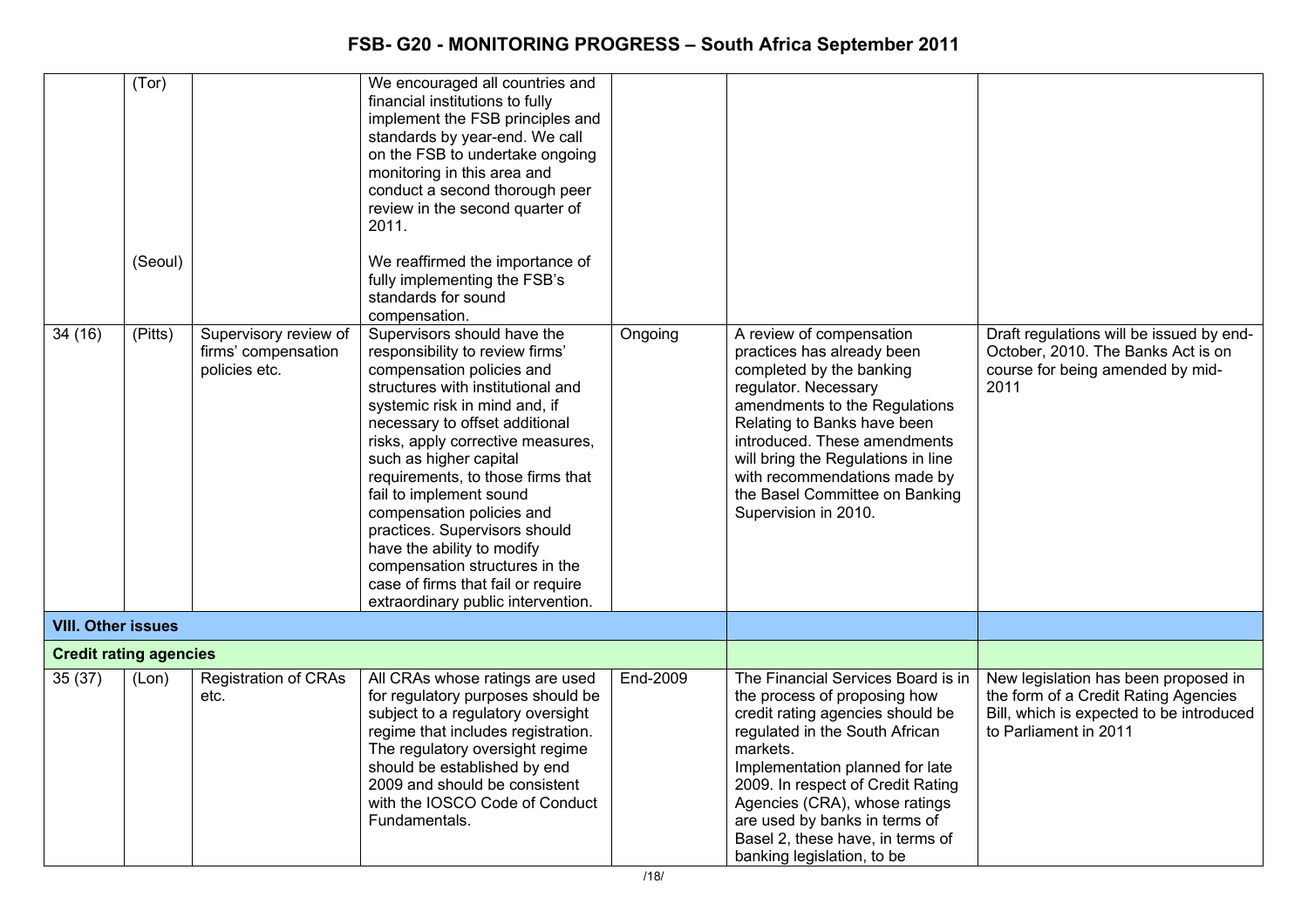|         |               |                                                                                          |                                                                                                                                                                                                                                                                                                          |                                    | approved by the banking<br>regulator and such approval is<br>subject to annual review.                                                                                                                                                                                                      |                                                                                                                                                                                                                                                                                                                            |
|---------|---------------|------------------------------------------------------------------------------------------|----------------------------------------------------------------------------------------------------------------------------------------------------------------------------------------------------------------------------------------------------------------------------------------------------------|------------------------------------|---------------------------------------------------------------------------------------------------------------------------------------------------------------------------------------------------------------------------------------------------------------------------------------------|----------------------------------------------------------------------------------------------------------------------------------------------------------------------------------------------------------------------------------------------------------------------------------------------------------------------------|
| 36 (38) | (Lon)         | CRA practices and<br>procedures etc.                                                     | National authorities will enforce<br>compliance and require changes<br>to a rating agency's practices and<br>procedures for managing conflicts<br>of interest and assuring the<br>transparency and quality of the<br>rating process.<br>CRAs should differentiate ratings<br>for structured products and | End-2009                           | These requirements will be<br>included as part of the CRA<br>regulations that will be<br>promulgated in terms of the CRA<br>Act                                                                                                                                                             | The CRA Act is expected to be<br>introduced to Parliament in 2011.                                                                                                                                                                                                                                                         |
|         |               |                                                                                          | provide full disclosure of their<br>ratings track record and the<br>information and assumptions that<br>underpin the ratings process.                                                                                                                                                                    |                                    |                                                                                                                                                                                                                                                                                             |                                                                                                                                                                                                                                                                                                                            |
|         |               |                                                                                          | The oversight framework should<br>be consistent across jurisdictions<br>with appropriate sharing of<br>information between national<br>authorities, including through<br>IOSCO.                                                                                                                          |                                    |                                                                                                                                                                                                                                                                                             |                                                                                                                                                                                                                                                                                                                            |
| 37(39)  | (FSB<br>2009) | Globally compatible<br>solutions to<br>conflicting<br>compliance<br>obligations for CRAs | Regulators should work together<br>towards appropriate, globally<br>compatible solutions (to<br>conflicting compliance obligations<br>for CRAs) as early as possible in<br>2010.                                                                                                                         | As early as<br>possible in<br>2010 | The legislation provides for CRAs<br>that are fully compliant in<br>appropriate with foreign<br>jurisdictions to operate in South<br>Africa only subject to registration.<br>Regular reports on their<br>adherence to the rules in foreign<br>jurisdictions will be required                | The CRA Act is expected to be<br>introduced to Parliament in 2011.                                                                                                                                                                                                                                                         |
| 38(40)  | (Seoul)       | Reducing the reliance<br>on ratings                                                      | We also endorsed the FSB's<br>principles on reducing reliance on<br>external credit ratings. Standard<br>setters, market participants,<br>supervisors and central banks<br>should not rely mechanistically on<br>external credit ratings.                                                                | Ongoing                            | The role of credit ratings in key<br>pieces of legislation (particularly<br>the Banks Act and the Pension<br>Funds Act) is being reviewed. The<br>intention is to shift away from a<br>system where credit ratings are<br>taken as given towards a system<br>where the relevant institution | Ongoing Regulation 28 of the Pension<br>Funds Act (the governing legislation<br>for all retirement products) which<br>governs asset spreading requirements<br>for retirement funds, has removed<br>rating bands out of the regulation -<br>ratings can be used but should not be<br>relied upon in isolation and should be |
|         | (FSF<br>2008) |                                                                                          | IV. 8 Authorities should check that<br>the roles that they have assigned<br>to ratings in regulations and<br>supervisory rules are consistent                                                                                                                                                            |                                    | performs its own judgement, and<br>only uses information from the<br>credit ratings agency as one of<br>many inputs.                                                                                                                                                                        | supported by appropriate due<br>diligence                                                                                                                                                                                                                                                                                  |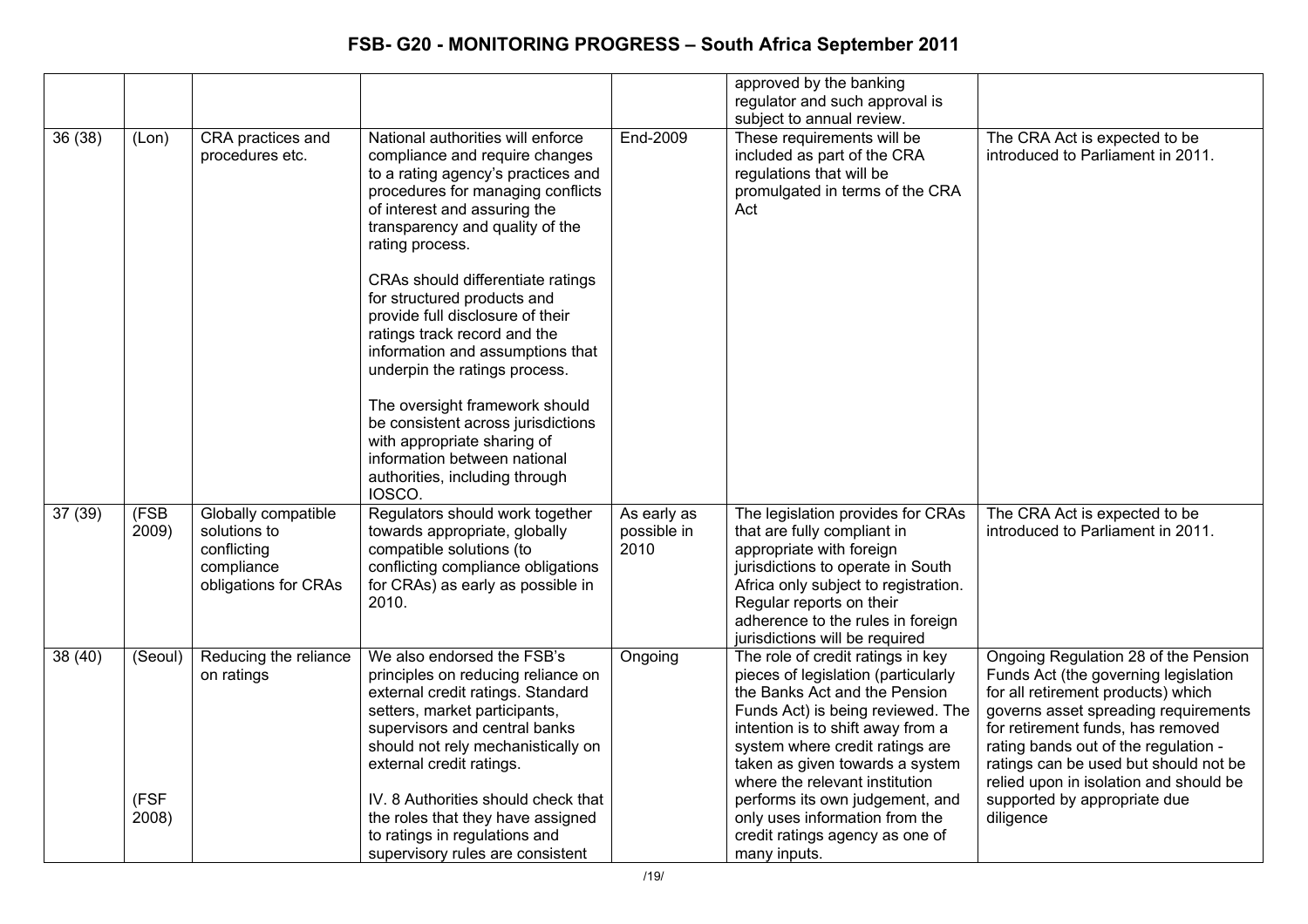|                        |               |                                                                            | with the objectives of having<br>investors make independent<br>judgment of risks and perform<br>their own due diligence, and that<br>they do not induce uncritical<br>reliance on credit ratings as a<br>substitute for that independent<br>evaluation. |         |                                                                                                                                                                                                                                                                                                                                                                          |                                                                                                                                                                                                                                                                                                                                                                                                                                     |
|------------------------|---------------|----------------------------------------------------------------------------|---------------------------------------------------------------------------------------------------------------------------------------------------------------------------------------------------------------------------------------------------------|---------|--------------------------------------------------------------------------------------------------------------------------------------------------------------------------------------------------------------------------------------------------------------------------------------------------------------------------------------------------------------------------|-------------------------------------------------------------------------------------------------------------------------------------------------------------------------------------------------------------------------------------------------------------------------------------------------------------------------------------------------------------------------------------------------------------------------------------|
| <b>Risk management</b> |               |                                                                            |                                                                                                                                                                                                                                                         |         |                                                                                                                                                                                                                                                                                                                                                                          |                                                                                                                                                                                                                                                                                                                                                                                                                                     |
| 39(48)                 | (Pitts)       | Robust, transparent<br>stress test                                         | We commit to conduct robust,<br>transparent stress tests as<br>needed.                                                                                                                                                                                  | Ongoing | South Africa requires banks to<br>undertake regular stress tests.<br>Both bottom-up stress tests (by<br>individual banks, based on a<br>common prescribed scenario) and<br>top-down stress tests are<br>conducted.                                                                                                                                                       | Thematic stress testing reviews,<br>culminating with the benchmarking of<br>each banking group's practices<br>against the BCBS 2009 publication<br>setting out principles for sound stress<br>testing were undertaken at the major<br>banking institutions during the current<br>year. The thematic reviews include a<br>demonstration of how the results of<br>such stress tests have been used to<br>determine the capital buffer |
| 40(49)                 | (Pitts)       | Efforts to deal with<br>impaired assets and<br>raise additional<br>capital | Our efforts to deal with impaired<br>assets and to encourage the<br>raising of additional capital must<br>continue, where needed.                                                                                                                       | Ongoing | South African banks are well<br>capitalised with a mandated<br>capital adequacy ratio of 9.5 per<br>cent. Currently, banks are<br>capitalised to well above this ratio<br>$(14.4$ per cent as of May 2010)                                                                                                                                                               | South Africa is continuously monitoring<br>compliance                                                                                                                                                                                                                                                                                                                                                                               |
| 41 (53)                | (WAP)         | Enhanced risk<br>disclosures by<br>financial institutions                  | Financial institutions should<br>provide enhanced risk disclosures<br>in their reporting and disclose all<br>losses on an ongoing basis,<br>consistent with international best<br>practice, as appropriate.                                             | Ongoing | Currently banks are required to<br>report losses monthly, in line with<br>the requirements of Basel II pillar<br>3, which are part of banking<br>legislation. South Africa supports<br>initiatives by the BCBS and<br>elsewhere to improve the<br>reporting standards. South Africa<br>is fully compliant with<br><b>International Financial Reporting</b><br>Standards. | South Africa is continuously monitoring<br>compliance.                                                                                                                                                                                                                                                                                                                                                                              |
| <b>Others</b>          |               |                                                                            |                                                                                                                                                                                                                                                         |         |                                                                                                                                                                                                                                                                                                                                                                          |                                                                                                                                                                                                                                                                                                                                                                                                                                     |
| 42(46)                 | (FSF<br>2008) | Review of national<br>deposit insurance<br>arrangements                    | VI.9 National deposit insurance<br>arrangements should be reviewed<br>against the agreed international<br>principles, and authorities should<br>strengthen arrangements where                                                                           | Ongoing | There is no formal deposit<br>insurance system (retail deposits<br>are implicitly guaranteed).                                                                                                                                                                                                                                                                           | A formal DI under consideration and<br>substantial technical work has been<br>undertaken, including ensuring that the<br>system is aligned to the FSF/FSB<br>principles                                                                                                                                                                                                                                                             |